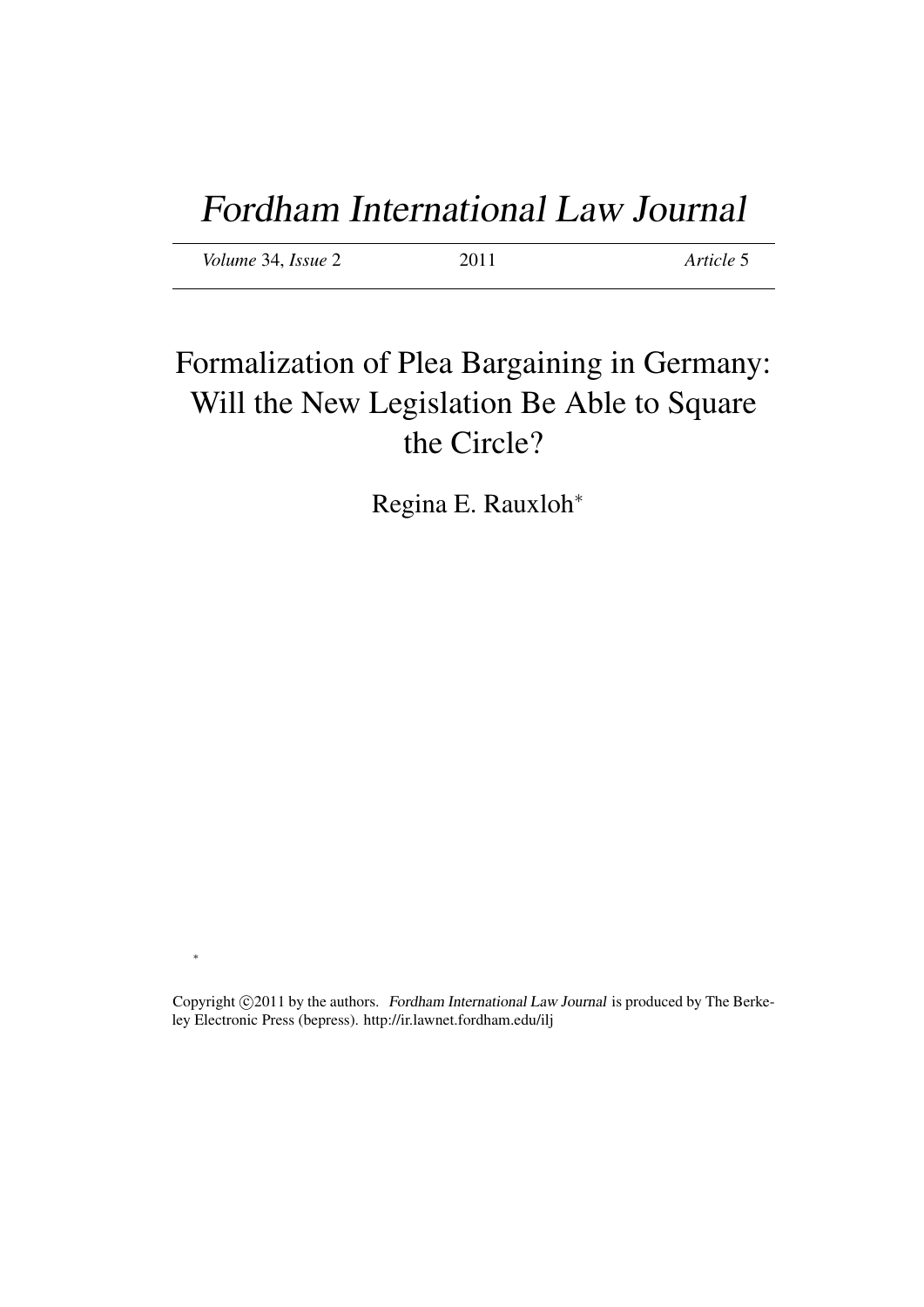## Formalization of Plea Bargaining in Germany: Will the New Legislation Be Able to Square the Circle?

Regina E. Rauxloh

#### Abstract

In German criminal trials, the common law instrument of the guilty plea is unknown. Consequently, one cannot speak of plea bargaining in the strict sense. Nevertheless, informal negotiations, which center on the exchange of a confession for a sentence concession, play an increasing role in the German criminal process. It is claimed that in today's Germany "the criminal procedure cannot be imagined without the phenomenon of informal agreements." After years of academic debate and developing case law on informal agreements, the German Federal Parliament (Deutscher Bundestag) has now passed new legislation that regulates agreements and makes them part of the procedure. As a civil-law country, Germany's criminal justice system is based on the notion that the prime task of a criminal trial is to find the material truth.5 Rather than deciding which of the contesting parties can present the better case, it is the court itself that has to unveil the facts of the case. Section 244(2) of the German Code of Criminal Procedure reads: "In order to establish the truth, the court shall, proprio motu, extend the taking of evidence to all facts and means of proof relevant to the decision." Finding the truth is an objective goal and not subject to the interests of the defense or prosecution. Hence, an admission of guilt is not sufficient to convict the defendant. A confession is rather just one among many forms of evidence and has no procedural function as such. In particular, it is not sufficient to end or even avoid a trial. Nevertheless, one can find some kind of negotiation at all stages of the criminal process,which is comparable to Anglo-American plea bargaining. This Article outlines the development and current practice of informal procedures in Germany and discusses the new procedure introduced in 2009. Part I shows how informal agreements in Germany—comparable to plea bargaining in common-law systems—have started to be used on a wider scale. Part II explains the main reasons for the use of informal settlements in Germany. Part III discusses the procedural framework, looking at the context in which negotiations occur and the possible content of such agreements, and analyzes the main problems of such agreements. Part IV demonstrates how the German Supreme Court's failure to restrict the informal practice finally led to federal legislation—discussed in Part V—to regulate the practice. Part VI discusses the problem that the development of an informal system, which neither the higher courts nor the legislature can prevent or control, leads to the question of the relationship between law in practice and theoretical due process principles. The final part concludes that informal settlements in Germany, as well as plea bargaining in common-law countries, are a sign of a growing chasm between theory and practice, which the new German law fails to bridge.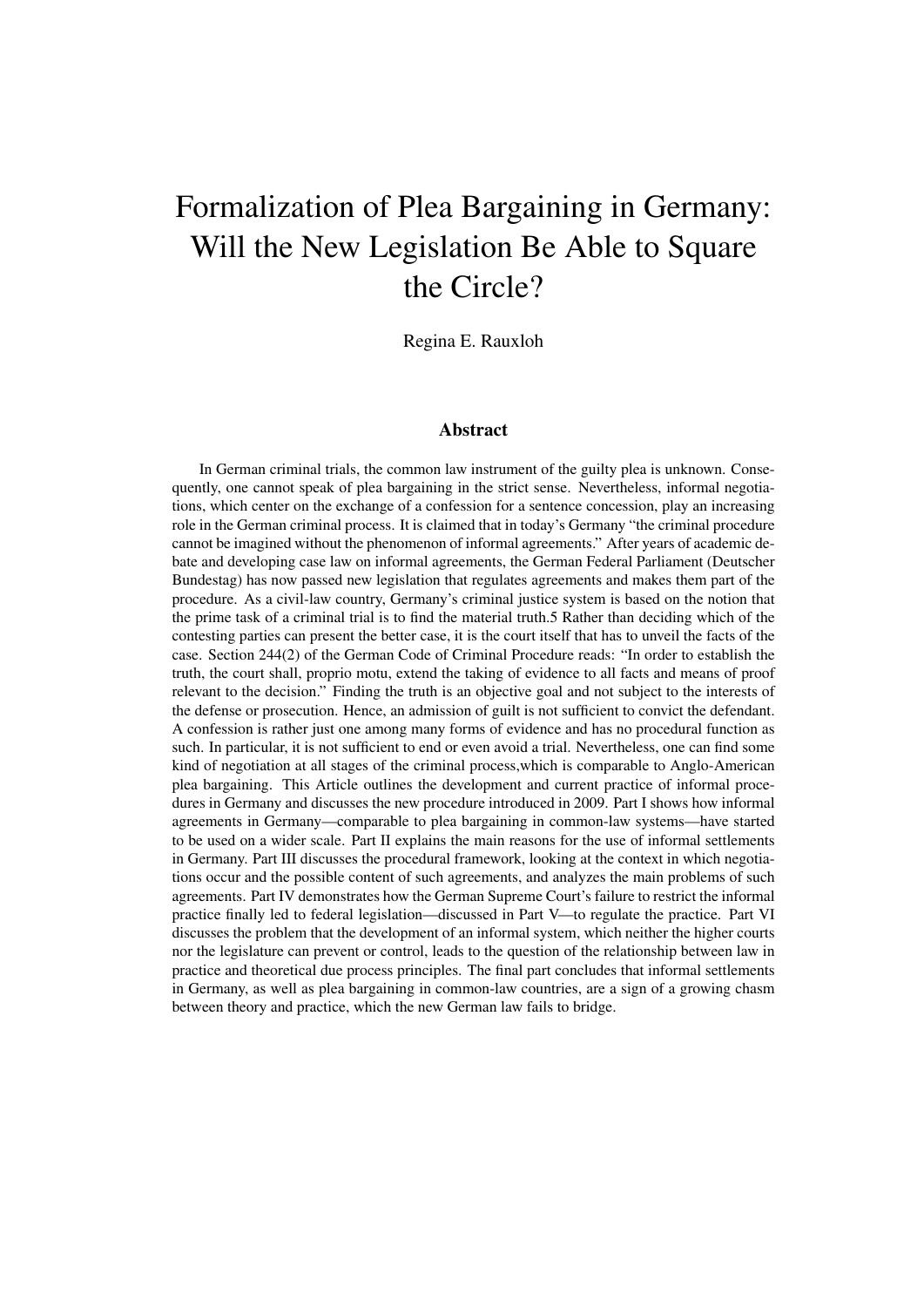### FORMALIZATION OF PLEA BARGAINING IN GERMANY: WILL THE NEW LEGISLATION BE ABLE TO SQUARE THE CIRCLE?

#### *Regina E. Rauxloh* \*

#### *INTRODUCTION*

In German criminal trials, the common law instrument of the guilty plea is unknown. Consequently, one cannot speak of plea bargaining in the strict sense. Nevertheless, informal negotiations, which center on the exchange of a confession for a sentence concession, play an increasing role in the German criminal process.1 It is claimed that in today's Germany "the criminal procedure cannot be imagined without the phenomenon of informal agreements."2 After years of academic debate and developing case law on informal agreements, the German Federal Parliament (*Deutscher Bundestag*) has now passed new legislation that regulates agreements and makes them part of the procedure.3

As a civil-law country, Germany's criminal justice system<sup>4</sup> is based on the notion that the prime task of a criminal trial is to find the material truth.5 Rather than deciding which of the

296

<sup>\*</sup> School of Law, University of Surrey. The author would like to thank Adrienne Wilson for her valuable comments on an earlier draft. All translations are the author's.

<sup>1.</sup> *See* THOMAS RÖNNAU, DIE ABSPRACHE IM STRAFPROZEß—EINE RRECHTSSYSTEMATISCHE UNTERSUCHUNG DER ZULÄSSIGKEIT VON ABSPRACHEN NACH DEM GELTENDEN STRAFPROZESSRECHT [THE INFORMAL AGREEMENT IN CRIMINAL PROCEDURE—A LEGAL-SYSTEMATIC EXAMINATION OF THE ADMISSIBILITY OF THE AGREEMENTS IN CURRENT CRIMINAL PROCEDURE LAW] 249 (1990).

<sup>2.</sup> Lutz Meyer-Großner, *Gesetzliche Regelung der "Absprachen im Strafverfahren?"* [*Legal Regulation of "Agreements in Criminal Proceedings?"*],2004 ZEITSCHRIFT FÜR RECHTSPOLITIK [ZRP] 187, 187.

<sup>3.</sup> *See* Gesetz zur Regelung der Verständigung im Strafverfahren [Act for the Regulation of Agreements in Criminal Proceedings], July 29, 2009, BUNDESGESETZBLATT, Teil I, [BGBL. I] at 2353.

<sup>4.</sup> For an introduction to the German criminal procedure and its main legal principles, see NIGEL FOSTER, GERMAN LEGAL SYSTEM AND LAWS 212–28 (2d ed. 1996).

<sup>5.</sup> *See* Bundesverfassungsgericht [BVerfG] [Federal Constitutional Court] May 26, 1981, 57 ENTSCHEIDUNGEN DES BUNDESVERFASSUNGSGERICHT [BVERFGE] 250 (275), 1981.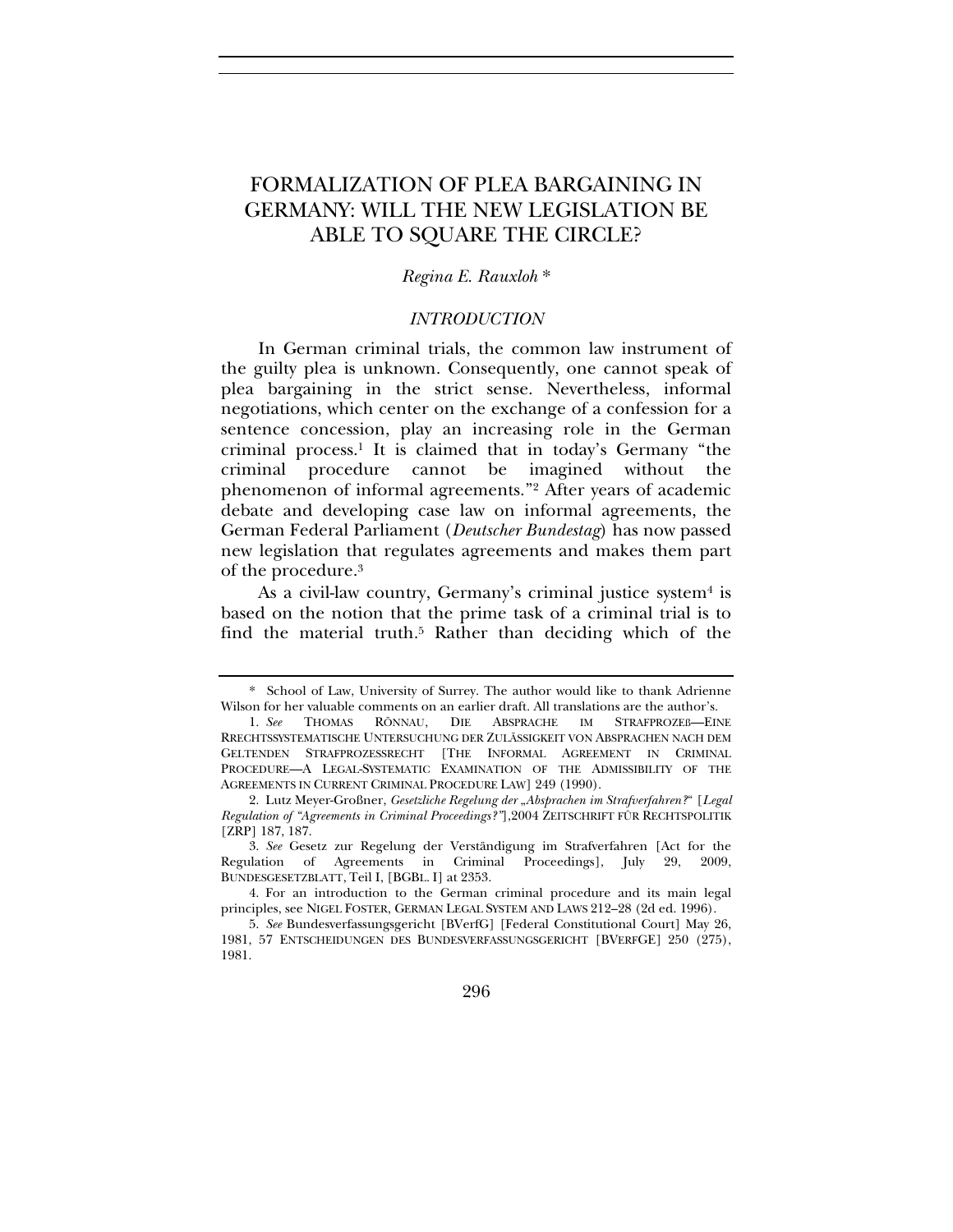contesting parties can present the better case, it is the court itself that has to unveil the facts of the case. Section 244(2) of the German Code of Criminal Procedure reads: "In order to establish the truth, the court shall, *proprio motu*, extend the taking of evidence to all facts and means of proof relevant to the decision."6 Finding the truth is an objective goal and not subject to the interests of the defense or prosecution. Hence, an admission of guilt is not sufficient to convict the defendant. A confession is rather just one among many forms of evidence and has no procedural function as such. In particular, it is not sufficient to end or even avoid a trial. Nevertheless, one can find some kind of negotiation at all stages of the criminal process, which is comparable to Anglo-American plea bargaining.

This Article outlines the development and current practice of informal procedures in Germany and discusses the new procedure introduced in 2009. Part I shows how informal agreements in Germany—comparable to plea bargaining in common-law systems—have started to be used on a wider scale. Part II explains the main reasons for the use of informal settlements in Germany. Part III discusses the procedural framework, looking at the context in which negotiations occur and the possible content of such agreements, and analyzes the main problems of such agreements. Part IV demonstrates how the German Supreme Court's failure to restrict the informal practice finally led to federal legislation—discussed in Part V—to regulate the practice. Part VI discusses the problem that the development of an informal system, which neither the higher courts nor the legislature can prevent or control, leads to the question of the relationship between law in practice and theoretical due process principles. The final part concludes that informal settlements in Germany, as well as plea bargaining in common-law countries, are a sign of a growing chasm between theory and practice, which the new German law fails to bridge.

<sup>6.</sup> STRAFPROZESSORDNUNG [STPO] [CODE OF CRIMINAL PROCEDURE], Apr. 7, 1987, BUNDESGESETZBLATT, TEIL I [BGBL. I] 1074, as amended, § 244(2).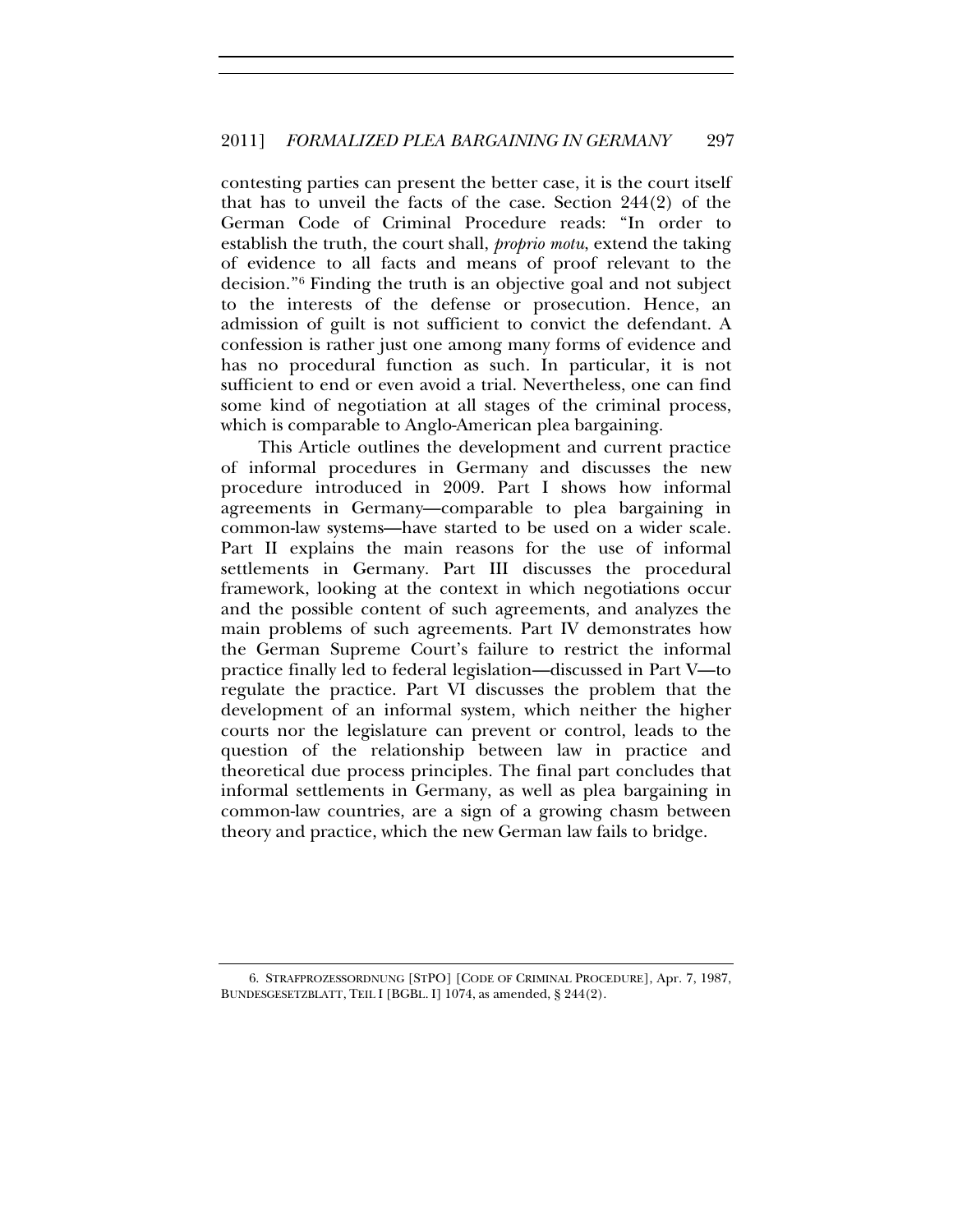#### I. *THE BEGINNINGS OF INFORMAL AGREEMENTS IN GERMANY*

As in England and Wales, so in Germany, informal negotiations initially spread without being noticed. At the time when the American scholar John Langbein claimed Germany to be the "land without plea bargaining,"7 informal settlements were already being used regularly. Although it is very likely that in some form there have always been informal agreements, $8$  it is assumed that regular engagement in such negotiations was established in large-scale proceedings, such as financial crime,<sup>9</sup> tax evasion, environmental crime, and drug related crime<sup>10</sup> around the mid-1970s.11 One explanation for the rapid spread of informal settlements in these areas is that both courts and prosecution offices became increasingly overworked.12 During the last four decades, these areas have experienced considerable growth in the number of criminal cases. Financial crime has been prosecuted more intensively, and the number of drug offenses has grown immensely. However, as Rieß has shown, the number of legal staff has increased accordingly; therefore the rising number of cases alone does not sufficiently explain the development of informal agreements.13 Rather than the growing number of cases, it was the multiplying duration of the individual

<sup>7.</sup> John H. Langbein, *Land without Plea Bargaining: How the Germans Do It*, 78 MICH. L. REV. 204, 204 (1979).

<sup>8.</sup> *See* Hans-Peter Marsch, *Grundregeln bei Absprachen im Strafverfahren* [*Ground Rules for Agreements in Criminal Proceedings*], 2007 ZRP 220, 220.

<sup>9.</sup> *Wirtschaftskriminalität* consists of more crimes than just white-collar crime or commercial fraud; it also includes, for example, pollution. *See* LEONARD H. LEIGH & LUCIA ZEDNER, THE ROYAL COMMISSION ON CRIMINAL JUSTICE: A REPORT ON THE ADMINISTRATION OF CRIMINAL JUSTICE IN THE PRE-TRIAL PHASE IN FRANCE AND GERMANY 40 (1992).

<sup>10.</sup> *See* Herbert Landau & Ralf Eschelbach, *Absprachen zur Strafrechtlichen Hauptverhandlung* [*Agreements about Criminal Trials*], 1999 NEUE JURISTISCHE WOCHENSCHRIFT [NJW] 321, 321.

<sup>11.</sup> *See* Symposium, *Deutscher Juristentag: Die Beschlüsse* [*German Jurists Convention: The Resolutions*], 1990 NJW 2991, 2992.

<sup>12.</sup> *See* Raimund Hassemer & Gabriele Hippler, *Informelle Absprachen in der Praxis des Deutschen Strafverfahrens* [*Informal Agreements in the Application of the German Criminal Procedure*], 1986 STRAFVERTEIDIGER [STV] 360; Georg Küpper & Karl-Christian Bode, *Absprachen im Strafverfahren—Bilanz einer Zehnjährigen Diskussion* [*Agreements in Criminal Proceedings—Record of a Ten-Year Discussion*],1999 JURA 351, 354.

<sup>13.</sup> Peter Rieß, *Zur Entwicklung der Geschäftsbelastung in der Ordentlichen Gerichtsbarkeit* [*About the Development of the Workload of Ordinary Courts*], 1982 DEUTSCHE RICHTERZEITUNG [DRIZ] 201, 201, 464.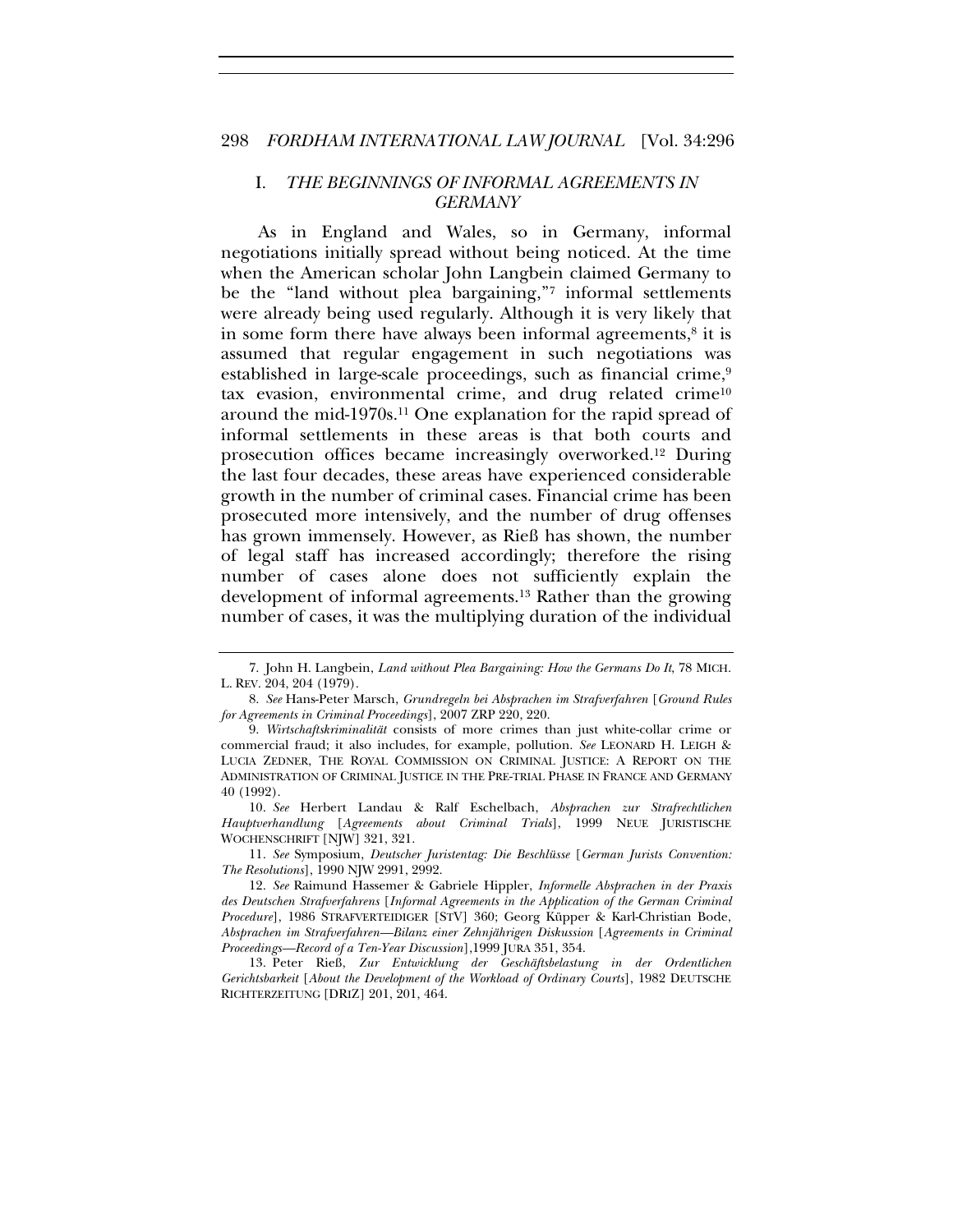proceedings that led practitioners to look for new means of coping with the caseload.

The reasons for significantly lengthier trials lie in important changes in substantive criminal law in these areas. Since the end of the 1970s, the law on environmental crimes, drug-related crimes, and financial crimes such as tax or accounting fraud, have all been developed, amended, and most of all, expanded.<sup>14</sup> Arguably, the most important development is the change in *actus reus* and causation. In many new offenses, especially in environmental and financial crime, rather than one single identifiable action causing harm, the causation of danger itself has become the *actus reus* of the offense. The traditional concepts of conduct or result crimes have been replaced by "causation of danger crimes." This makes it extremely difficult to prove the offense.15 At what point does a legitimate risk become an illegal danger? What is the scope of causation for that risk? To what extent did the defendant need to appreciate the risk? In order to eliminate the problems of evidence, criminal liability has moved forward on the scale of actions, so that the *actus reus* is assumed much earlier in the chain of events.<sup>16</sup>

The distinction between legal and criminal behavior then becomes increasingly dependent on the defendant's state of mind. For example, an action is deemed dangerous if the defendant perceived or could have perceived the risk. Without a confession, proving *mens rea* requires much indirect evidence. Investigation in these kinds of crimes calls for the screening of hundreds of documents and the testimony of dozens of witnesses (who sometimes have to be brought from abroad as, for example, when dealing with multinational trade). Consequently, the length of investigation, as well as of trials where the evidence needs to be presented and evaluated, has multiplied. The complex German criminal procedure, with its manifold procedural safeguards, is not equipped to deal with these new

<sup>14.</sup> *See* Joachim Herrmann, *Absprachen im Deutschen Strafverfahren* [*Agreements in German Criminal Proceedings*], 31–32 ARCHIVUM IURIDICUM CRACOVIENSE 55, 56 (2000) (Pol.).

<sup>15.</sup> *See* RÖNNAU, *supra* note 1, at 45.

<sup>16.</sup> *See* KAI-D. BUSSMANN, DIE ENTDECKUNG DER INFORMALITÄT: ÜBER AUSHANDLUNGEN IN STRAFVERFAHREN UND IHRE JURISTISCHE KONSTRUKTION [THE DISCOVERY OF INFORMALITY: NEGOTIATIONS IN CRIMINAL PROCEEDINGS AND THEIR LEGAL CONSTRUCTION ] 23 (1991).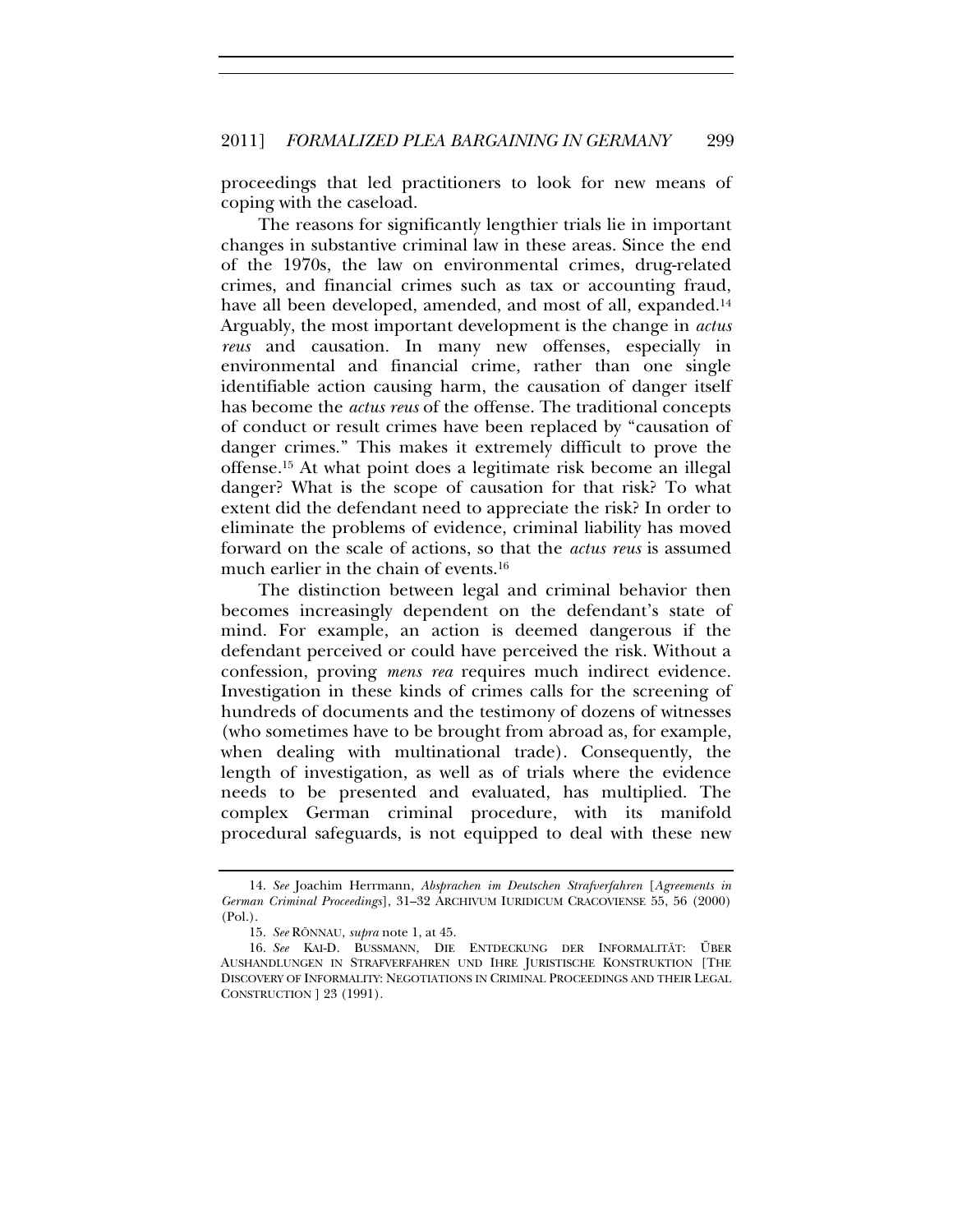requirements of substantive law. Even if the increase in judicial personnel initially offset the increasing number of cases,17 their swelling length and intensity has inevitably led to an enormous overload for the prosecution offices and the courts. Thus, largescale financial crimes are considered the pacesetter, as well as the principal domain,<sup>18</sup> for informal settlements.<sup>19</sup>

In 1982, a criminal defense lawyer under the pseudonym Detlef Deal published an article in Germany describing in detail the common practice of informal negotiations in large-scale criminal cases.20 He made it very clear that this practice was both widespread and hidden: "[N]early everybody knows it; nearly everybody does it, only nobody speaks it out loud."21 In his view, the formal trial has degenerated to "a theatre" where the participants pretend to contribute to the finding of a sentence, which in reality has already been agreed on by all the parties. Despite strong criticism from all sides, legal professionals have not been deterred from engaging in informal settlements. Most practicing lawyers today agree that courts responsible for trying financial crimes would not be able to cope with the flood of large-scale cases if it were not for informal agreements.22 For example, in the state of Lower Saxony, over eighty percent of judgments in the area of organized crime are based on informal agreements.23 Interestingly, informal proceedings have also spread to less serious crimes, $24$  but they can even be found today

<sup>17.</sup> *See* Hassemer & Hippler, *supra* note 12.

<sup>18.</sup> *See* BUSSMANN, *supra* note 16, at 19 (whose research has shown that in financial criminal cases the inquisitorial process is a rare exception).

<sup>19.</sup> Another area is drug-related crime. The growing consumption of drugs since the end of the 1960s, the increased prosecution since the 1970s, and the increased criminalization, especially by the 1982 Narcotics Law (*Betäubungsmittelgesetz*), resulted in the number of cases and the length of the procedures growing immensely. *Id.* at 30.

<sup>20.</sup> Detlef Deal, *Aus der Praxis: Der Strafprozessuale Vergleich* [*In Practice: Settlements in Criminal Proceedings*], 1982 STV 545 (dealing with drug offenses in line with the author's field of work).

<sup>21.</sup> *Id.* at 545.

<sup>22.</sup> *See* Gunter Widmaier, *Der Strafprozessuale Vergleich* [*Settlements in Criminal Proceedings*], 1986 STV 357.

<sup>23.</sup> Elisabeth Heister-Neumann, *Absprachen im Strafprozess—der Vorschlag Niedersachsens zu einer Gesetzlichen Regelung* [*Agreements in Criminal Proceedings—Lower Saxony's Proposal for Statutory Regulation*], 2006 ZRP 137, 137.

<sup>24.</sup> *See* Werner Schmidt-Hieber, *Verständigungen im Strafverfahren* [*Agreements in the Criminal Trial*], *in* ABSPRACHEN IM STRAFPROZEß—EIN HANDEL MIT DER GERECHTIGKEIT? [AGREEMENTS IN THE CRIMINAL PROCEEDINGS—A BARGAIN WITH JUSTICE?] 52 (1987).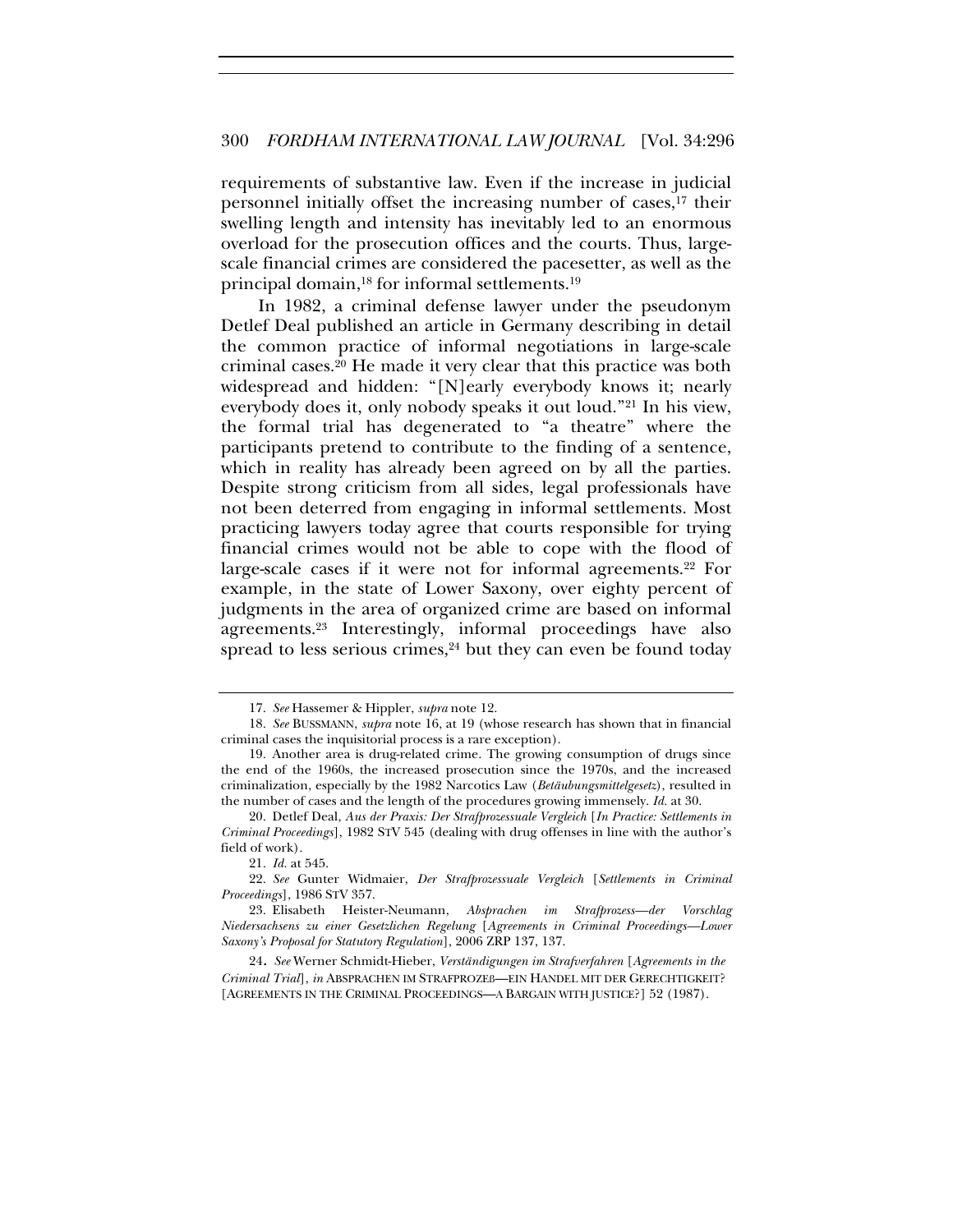in serious violent crimes such as rape, aggravated robbery, and murder, $25$  although this is still exceptional. $26$ 

#### II. *MAIN REASONS FOR INFORMAL SETTLEMENTS*

The numerous reasons for the development and spread of informal negotiations into all areas of criminal law in Germany can only be summarized here. As in the Anglo-American discourse, German commentators usually mention the increasing overwork of courts and prosecution offices as the main reason for the spread of informal negotiations. Legal experts have no doubt that criminal procedure would break down without informal handling of cases.<sup>27</sup> Thus it is claimed that informal negotiations help to sustain and stabilize the current criminal justice system.<sup>28</sup> Another major reason is the nature of modern legislation. The growing complexity of some criminal law areas means that courts are not just overworked, but actually out of their depth.29 Further, the change from conduct or result crimes to "causation of danger crimes" means that the outcome of cases is much less predictable.30 It is this unpredictability that makes pre-trial agreements compelling for both defense and prosecution. For all courtroom actors, informal agreements mean easier and faster completion of the case.

An additional reason for the rise of informal procedures is the shift in theories of punishment. The traditional idea that the primary function of punishment is retribution has now been complemented by the idea of general and specific deterrence.<sup>31</sup>

<sup>25.</sup> *See* Bundesgerichtshof [BGH][Federal Court of Justice] Aug. 28, 1997, 43 ENTSCHEDUNGEN DES BUNDESGERICHTSHOFES IN STRAFSACHEN [BGHST] 195 (197), 1997; BGH May 13, 1997, 11 NEUE ZEITSCHRIFT FÜR STRAFRECHT [NSTZ] 561, 1997; BGH Oct. 19, 1993, 4 NSTZ 196, 1994.

<sup>26.</sup> *See* Joachim Herrmann, *Bargaining Justice—A Bargain for German Criminal Justice?*, 53 U. PITT. L. REV. 755, 756 (1992).

<sup>27.</sup> *See* RÖNNAU, *supra* note 1, at 20.

<sup>28.</sup> *See* Christian Lüdemann & Kai-D. Bussmann, *Diversionschancen der Mächitgen? Eine Empirische Studie über Absprachen im Strafprozeß* [*Opportunities for Diversion for the Powerful? An Empirical Study of Agreements in the Criminal Process*], 1989 KRIMINOLOGISCHES JOURNAL [KRIMJ] 54, 69.

<sup>29.</sup> *See* BUSSMANN, *supra* note 16, at 29.

<sup>30.</sup> *See id.* at 25.

<sup>31.</sup> *See* Bernd Schünemann, *Die Verständigung im Strafprozeß—Wunderwaffe oder Bankrotterklärung der Verteidigung?* [*Agreement in the Criminal Process—A Silver Bullet or Bankruptcy of the Defense?*], 1989 NJW 1895, 1898.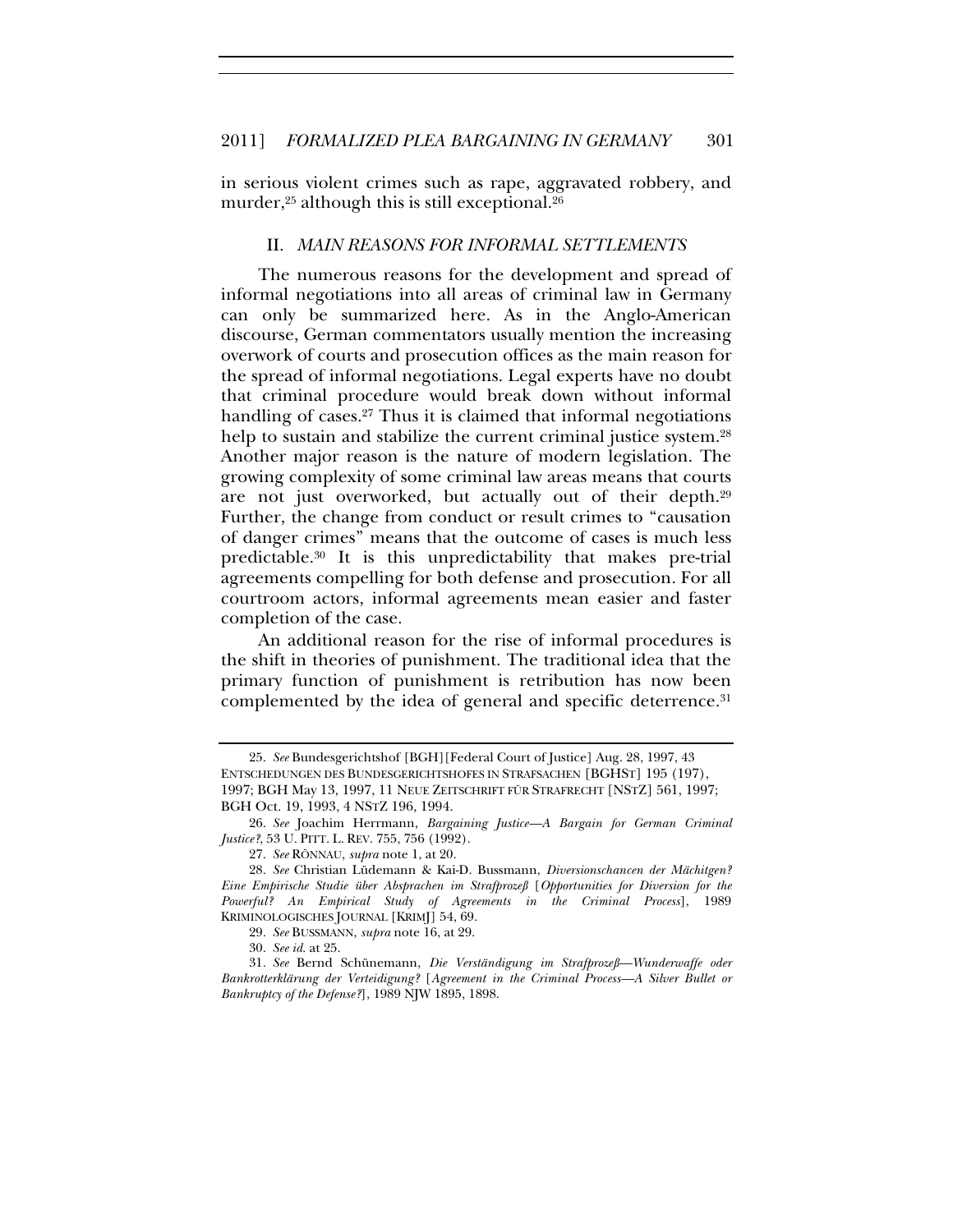The purpose of deterrence legitimizes time- and cost-saving procedures as goals of the criminal justice system, as opposed to the absolute theory of retribution, which is guided by the considerations of justice only.32 Herrmann points out that the function of the criminal process is no longer only to enforce the Penal Code but also to help to find solutions for social problems.33 According to him, more justice is achieved when all participants agree on the outcome, and rehabilitation is more likely to succeed when the defendant accepts the sentence.<sup>34</sup> But agreeing to the mildest sanction possible does not necessarily mean accepting the judgment; rather it might merely mean choosing the lesser evil.

Related to the change of sentencing purposes is the argument that the development of informal proceedings mirrors the development of a new relationship between state and citizen.35 The hierarchic interrelation in criminal law between the powerful state and its subordinate citizens is being replaced by a co-relation between more equal partners. This different relationship has long been recognized in administrative law where the state is in discussion with citizens to find a solution to the problem rather than exposing them to sanctions as in criminal law. In criminal law the decisive change again started in white collar and environmental crime where the newly extended legislation disregards the principle of *ultima ratio*. 36 Areas previously dealt with by administrative law, which is open to negotiations between state and citizen,<sup>37</sup> are now subjected to the inflexible criminal procedural law with its principle of compulsory prosecution.38

With the increasing complexity of life and society, legislation expands the scope of the Penal Code to embrace more and more behaviors, such as forbidden waste disposal, that do not

<sup>32.</sup> *See* RÖNNAU, *supra* note 1, at 61.

<sup>33.</sup> Herrmann, *supra* note 26, at 775.

<sup>34.</sup> *Id.* at 775–76.

<sup>35.</sup> *See id.* at 775.

<sup>36.</sup> *See* RÖNNAU, *supra* note 1, at 45.

<sup>37.</sup> *See* Werner Schmidt-Hieber, *Absprachen im Strafprozeß—Privileg des Wohlstandskriminellen?* [*Agreements in the Criminal Process—Privilege for the White Collar Criminal*]*,* 1990 NJW 1884, 1884.

<sup>38.</sup> BUSSMANN, *supra* note 16, at 25. Compulsory prosecution is a principle to protect from arbitrary choice of investigation and means that all crimes should be prosecuted.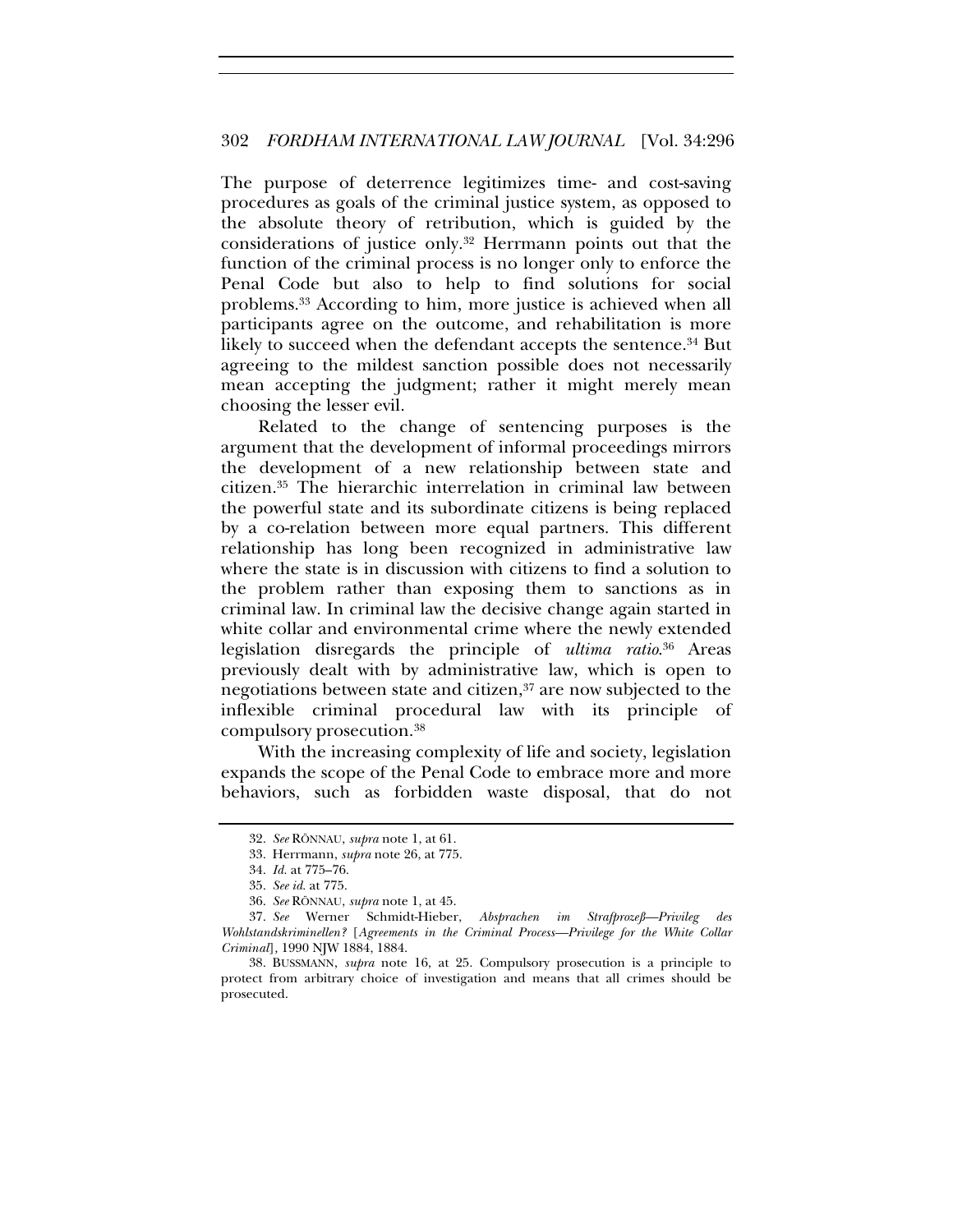ordinarily belong to the classical notion of crime.39 Whereas criminal law traditionally used to deal with deviant behavior committed by individuals outside or at least at the margins of society, criminal law now encompasses crimes committed by individuals in all sectors of society.40 In relation to this, Bussmann states that the courts tend to be lenient in large-scale proceedings not only because they are overtaxed with the complexity of the complicated legal provisions, but also because of classdistinguishing tendencies;<sup>41</sup> defendants of fiscal offenses, tax evasion, or environmental crime are often some of the most respected members of society from similar backgrounds as prosecutors and judges. Both of these aspects had an effect on the criminal process. Whereas criminal procedure traditionally reflected the subordination of the citizen to the state, a new form of interaction emerged in which the parties try to solve conflicts by cooperating and consenting.42 As a result, the defendant's autonomy in criminal procedures has increased.43 Informal agreements reflect this development by replacing formal accusation and judgment with informal discussion and negotiations.

#### III. *PROCEDURAL FRAMEWORK*

It is important to examine how a practice similar to plea bargaining could be introduced into the German criminal procedure, which does not recognize the guilty plea. Although some negotiations are initiated in the context of the main hearing, many informal agreements are linked to those procedures that provide the prosecution with some discretion because they are exceptions to the principle of compulsory prosecution according to which all crimes must be prosecuted.

<sup>39.</sup> *See* Küpper & Bode, *supra* note 12, at 355.

<sup>40.</sup> *See* GÖTZ GERLACH, ABSPRACHEN IM STRAFVERFAHREN: EIN BEITRAG ZU DEN RECHTSFOLGEN FEHLGESCHLAGENER ABSPRACHEN IM STRAFVERFAHREN [AGREEMENTS IN CRIMINAL PROCEEDINGS: A CONTRIBUTION TO THE LEGAL CONSEQUENCES OF FAILED AGREEMENTS IN CRIMINAL PROCEEDINGS] 23 (1992).

<sup>41.</sup> BUSSMANN, *supra* note 16, at 29.

<sup>42.</sup> *See* Herrmann, *supra* note 14, at 78.

<sup>43.</sup> *See* Schünemann, *supra* note 31, at 1898.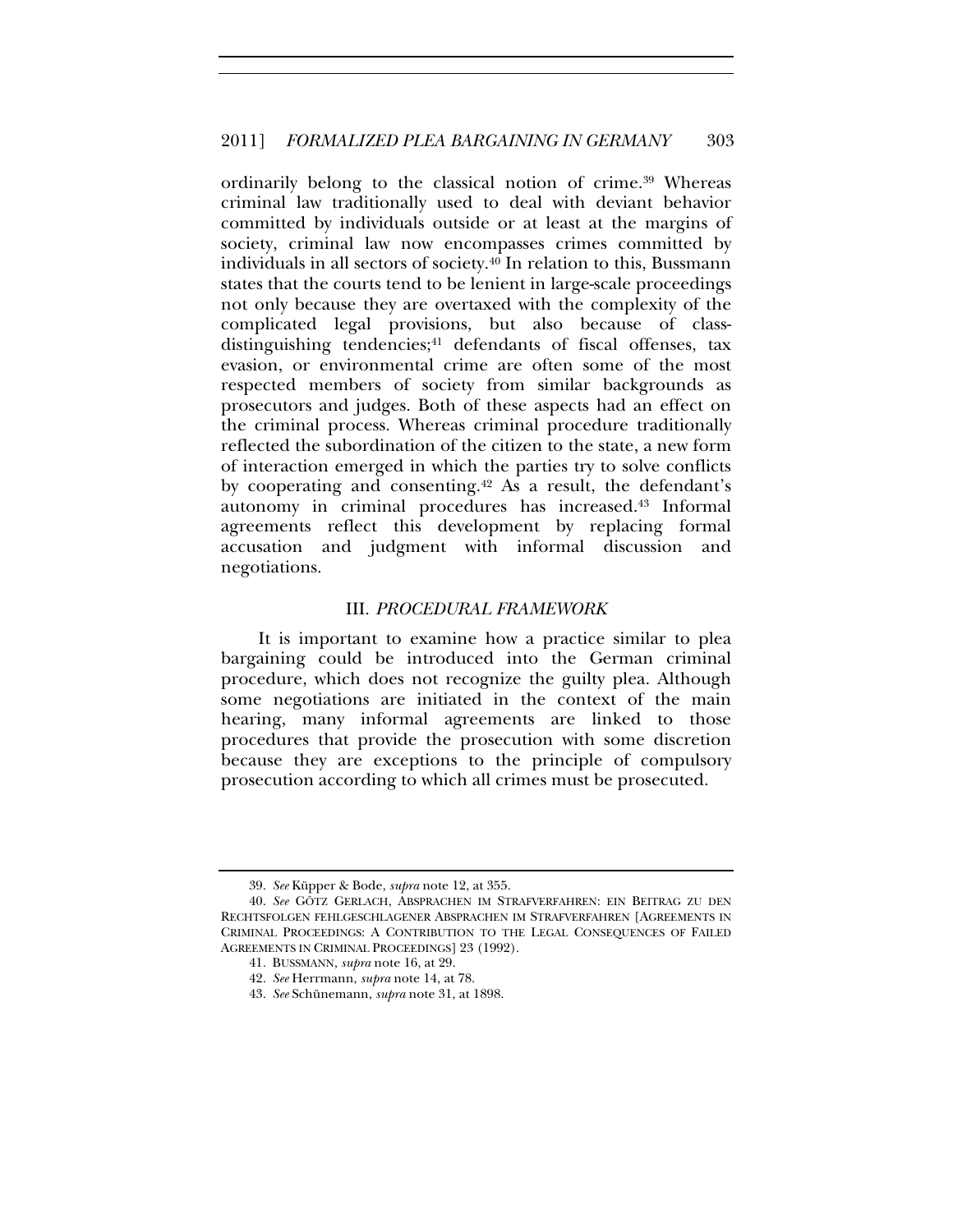One of the core procedures used to open the way for informal negotiations is the penal order (*Strafbefehl*).44 Section 407 of the Code of Criminal Procedure gives the prosecutor, in a case of a misdemeanor, the power to request an order imposing punishment from the judge if there is sufficient suspicion.45 If the accused does not appeal, the penal order replaces any further proceeding and the offender is immediately punished with a fine or a sentence on probation. Thus it avoids a full trial and comes very close to the guilty plea in common law systems. Hence it is not surprising that the penal order is a welcome starting point for informal negotiations. The defense counsel and prosecutor might agree that the prosecution will not bring further charges and request only a penal order if the accused is willing to accept the punishment suggested by the order.<sup>46</sup> Typically, the defense lawyer and the prosecutor negotiate the amount of the sanction, with the judge usually agreeing to the order suggested by the prosecution.47 Today, some thirty-five percent of all cases are handled through a penal order, and it is realistic to assume that many of those are based on informal settlements.<sup>48</sup>

The other major starting point for informal agreements is dismissal. According to section 153 of the Code of Criminal Procedure, a misdemeanor can be dismissed on the ground of insignificance by the prosecution with the agreement of the court if there is only minor culpability and no public interest in prosecution.49 Once the trial has commenced, the court too can dismiss the case with the agreement of both the prosecutor and the defendant. This provision is also an exception to the principle of compulsory prosecution.

Initially, section 153 could be used only under very restricted circumstances, and practitioners asked to widen its remit. At the insistence of the legal community, in 1974 section 153a was introduced in order to fight mass petty crime. This

<sup>44.</sup> *See* Werner Schmidt-Hieber, *Vereinbarungen im Strafverfahren* [*Informal Arrangements in Criminal Proceedings*], 1985 NJW 1017, 1017.

<sup>45.</sup> STPO , Apr. 7, 1987, BGBL. I 1074, as amended, § 407.

<sup>46.</sup> *See* Herrmann, *supra* note 14, at 56.

<sup>47.</sup> *See id.* at 66.

<sup>48.</sup> BERND SCHÜNEMANN, ABSPRACHEN IM STRAFVERFAHREN?—GRUNDLAGEN, GEGENSTÄNDE UND GRENZEN [AGREEMENTS IN CRIMINAL PROCEEDINGS?—FOUNDATIONS, OBJECTS AND LIMITS] B153 n.461 (1990). There are German states where more cases are handled with the order than by trial. *See* Herrmann, *supra* note 14, at 65.

<sup>49.</sup> STPO, Apr. 7, 1987, BGBL. I 1074, as amended, § 153.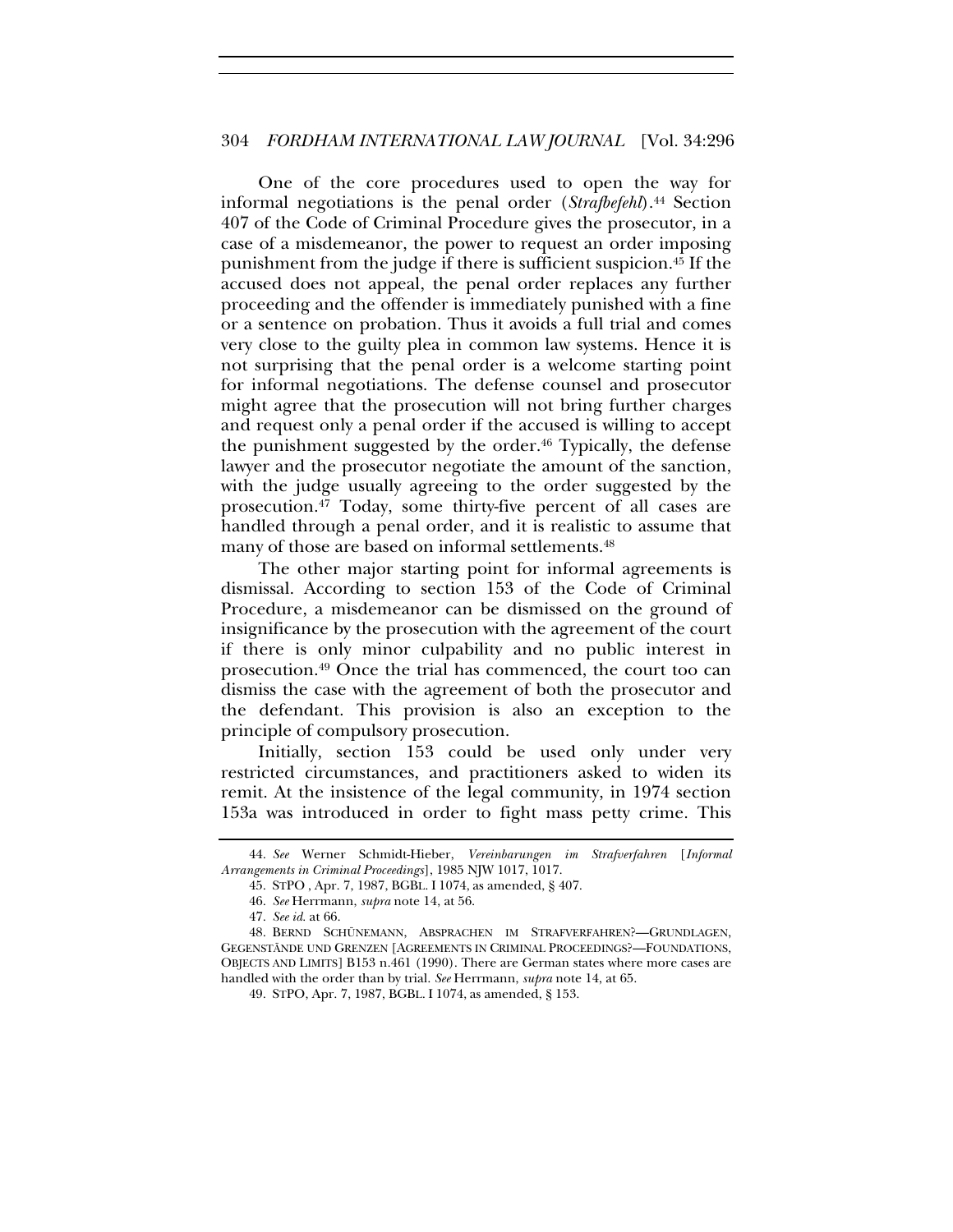provision enables the prosecutor to refrain from pressing some or all charges, even when there is an interest in prosecuting, if this interest can be overridden by the defendant fulfilling certain conditions, usually by paying a sum to charity.50 Section 153a was at first criticized harshly as an "introduction of the American plea bargaining," "shady horse trading," "whispering procedure," and "buying-off procedure."51 However, this rule was not a new creation. The legislature in fact followed an existing informal practice to assume that the public interest in prosecution can be met as soon as the accused obeys the prosecution's directive. It is an example of how courtroom actors extended a legal provision to such an extent that the legislature saw itself compelled to adjust the law to the lawyers rather than the other way round. This turned out to become the common pattern for the development of informal agreements in Germany.

Although the legislature followed the demands of practitioners and formalized negotiations to some extent, courtroom actors kept operating beyond the new legal framework. Section 153a is restricted to misdemeanor offences and cases with low culpability and strong evidence. Nevertheless, this provision is excessively used in large-scale proceedings, which are neither mass nor petty crime,52 and the restrictions are usually bypassed.53 In 1993, the provision extended the restriction of minor guilt by stating that "the seriousness of the guilt does not require the contrary."54 Once again, legislation followed the common practice of extending the criteria beyond the law.55 Section 153a is today frequently used as a basis for informal settlements. Especially during the preliminary investigation, it is common for the courtroom actors

<sup>50.</sup> According to section 153a(2), if there is already an indictment, the court can take the same decision with the consent of the defendant and the prosecutor. *Id.* § 153a.

<sup>51.</sup> *See* Schmidt-Hieber, *supra* note 24, at 50.

<sup>52.</sup> *See* BUSSMANN, *supra* note 16, at 28.

<sup>53.</sup> *See* Herrmann, *supra* note 26, at 775.

<sup>54.</sup> STPO, Apr. 7, 1987, BGBL. I 1074, as amended, § 153a. Interestingly, the legislation did not take this opportunity to address informal settlements one or way or the other.

<sup>55.</sup> *See* Schünemann, *supra* note 31, at 1896. The same is true for sections 154 and 154a, which are sometimes applied if the court wants to reward a confession or withdrawal from motion for admission of evidence, even if the requirements are not strictly fulfilled. *See* RÖNNAU, *supra* note 1, at 32.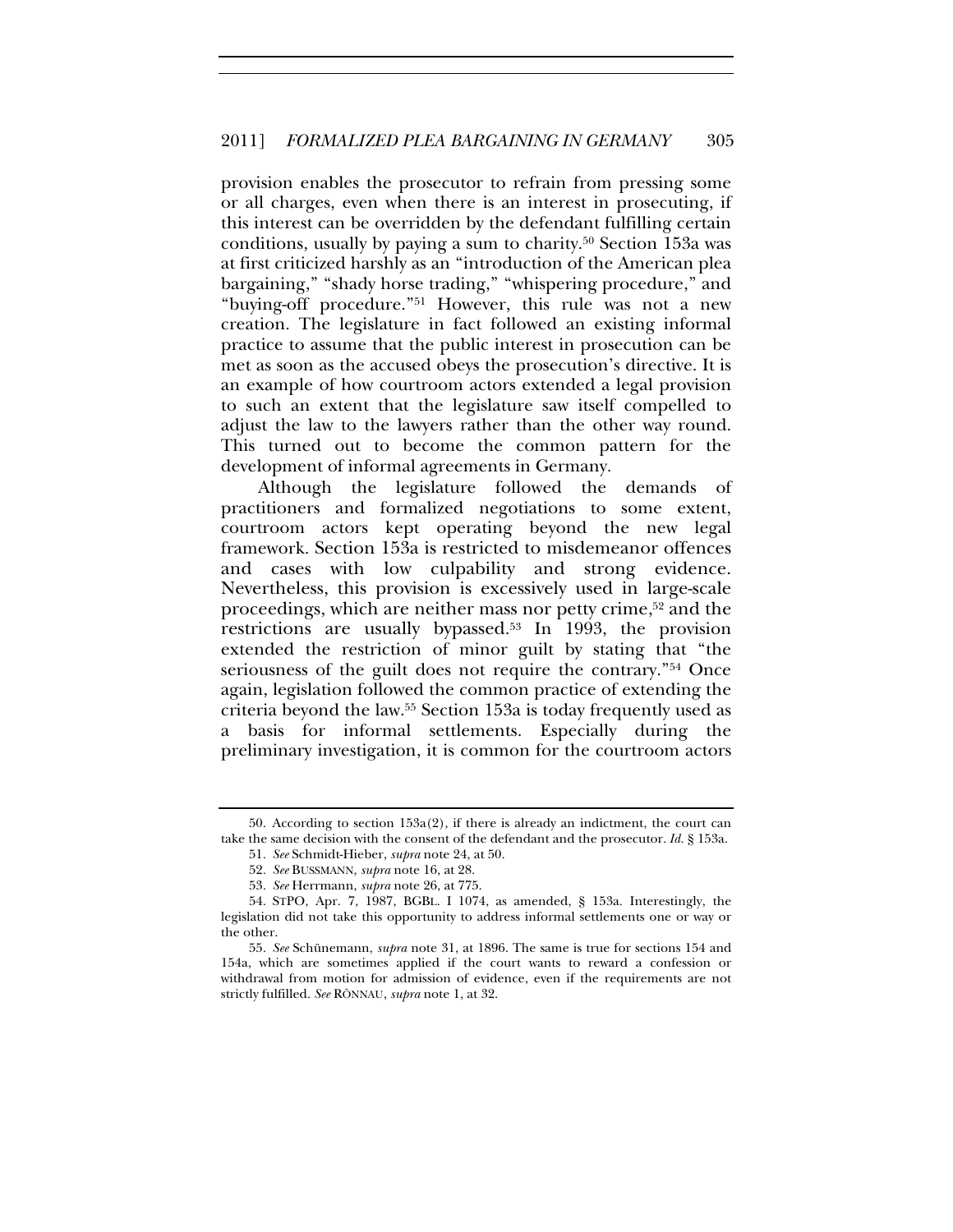to agree that the investigation will cease if the accused pays a fine.<sup>56</sup>

In practice, section 153a can be extended to favor or to disadvantage defendants. It is to their disadvantage that the application of section 153a violates the rights of the accused in cases where there is insufficient suspicion of a criminal act,<sup>57</sup> and the presumption of innocence should mean that there is no prosecution at all. As in England and Wales, the common practice of exchanging a dismissal for a confession or waiver of appeal can result in the prosecutor charging a more serious offense simply to have more substance with which to bargain.58 More often, however, section 153a is extended in favor of the accused, particularly for economic crimes when section 153a is applied even when there is more than just minor culpability.59 In order to do this the case is often redefined to fit the requirements of section 153a; perjury, for example, might be reframed as the less serious offense of false unsworn statement.<sup>60</sup>

#### A. *The Context of Informal Negotiations*

Informal settlements in Germany occur most often when the case involves complicated questions of evidence or law. The more a court is overworked, the more willing it is to avoid complicated cases.61 Schünemann found in his research that 77% of judges, 72% of prosecutors, and 51% of defense lawyers favor informal settlement if the case has difficult legal issues.<sup>62</sup> If there are problems of evidence, 91% of the judges, 90% of the prosecutors, and 53% of defense lawyers in the study preferred an informal agreement.63 This is especially true for large-scale proceedings where countless documents and witness statements have to be analyzed. Frequently, cases are so technical that the court is

<sup>56.</sup> *See* Herrmann, *supra* note 14, at 56.

<sup>57.</sup> *See* SCHÜNEMANN, *supra* note 48, at B19.

<sup>58.</sup> *See id.* at B109.

<sup>59.</sup> *See* RÖNNAU, *supra* note 1, at 37.

<sup>60.</sup> *See* Hans Dahs, *§153a StPO—ein* "*Allheilmittel*" *der Strafrechtspflege* [*§153a Criminal Procedure Code—A "Panacea" for the Criminal Justice System*],1996 NJW 1192, 1192.

<sup>61.</sup> *See* Deal, *supra* note 20, at 550.

<sup>62.</sup> *See* STEFAN BRAUN, DIE ABSPRACHE IM DEUTSCHEN STRAFVERFAHREN [THE AGREEMENT IN GERMAN CRIMINAL PROCEEDINGS] 11 (1998) (summarizing Schünemann's research).

<sup>63.</sup> *See id.*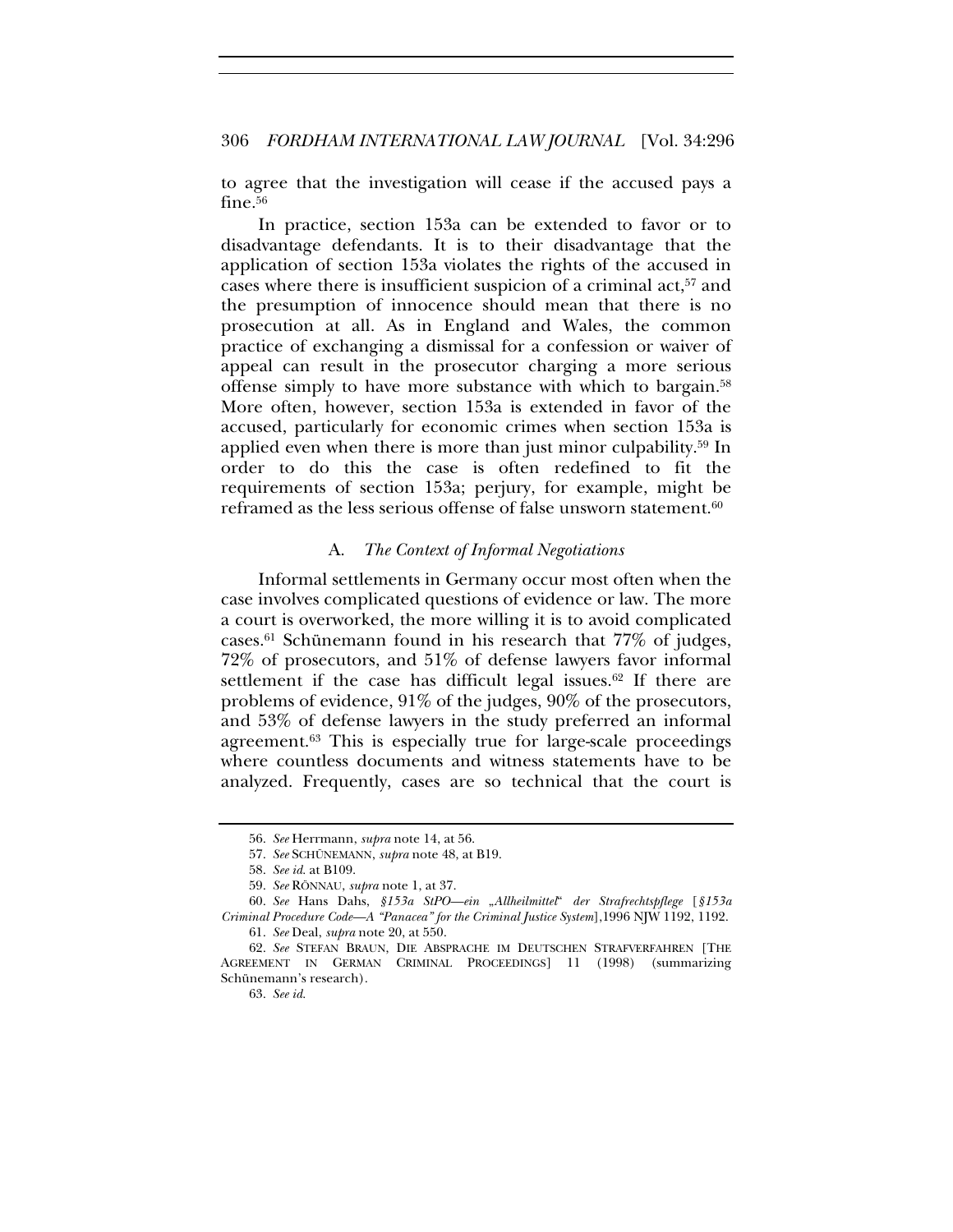dependent on expensive experts' statements. All these factors mean great expense and delay for the trial and increase the interest in informal procedures.

Further, the relationship between the participants is a crucial factor in pursuing informal negotiations.64 Like plea bargaining in England and Wales, informal agreements in Germany are based on personal relationships of trust. The better the participants know each other and the more positive their previous experiences with each other have been, the more straightforward the negotiations will be. The older the relationship between the prosecution and defense lawyer, the more emphasis they will put on cooperation rather than contest. Sometimes the negotiations even embrace different cases with different defendants and concessions in one case are rewarded in another case. This basic element of trust between professionals is the reason agreements are seldom breached although legally they are not binding. If, however, the agreement falls apart, the other parties to the settlement will feel their trust violated and future negotiations will be threatened.65 Since some private defense lawyers are dependent on the court to get them appointed as defense counsels, they are taking a personal risk that the defendants will keep their promises.66 It is said that some courts even have "blacklists" of lawyers who did not keep their agreement. Because of this concern, defense lawyers often do not let their clients know the details of the deal, so that the defendants cannot obstruct the negotiations.67 This also prevents the defendant from complaining if the sentence is higher than that which was agreed upon by the parties.<sup>68</sup>

The characteristics of the defendant are likewise decisive. According to Schünemann's report, 76% of practitioners stated that juvenile defendants showed an increased willingness to agree to informal settlements compared with adult defendants, 89% confirmed a higher willingness of elderly defendants, and 91% stated that defendants with no previous conviction are more

<sup>64.</sup> *See id.* at 13.

<sup>65.</sup> *See* BUSSMANN, *supra* note 16, at 72.

<sup>66.</sup> In some cases, the defendant changed her defense counsel and appealed against the sentence, thus breaching the initial promise not to appeal.

<sup>67.</sup> BGH July 4, 1990, NJW 3030, 1990.

<sup>68.</sup> *See* BUSSMANN, *supra* note 16, at 72.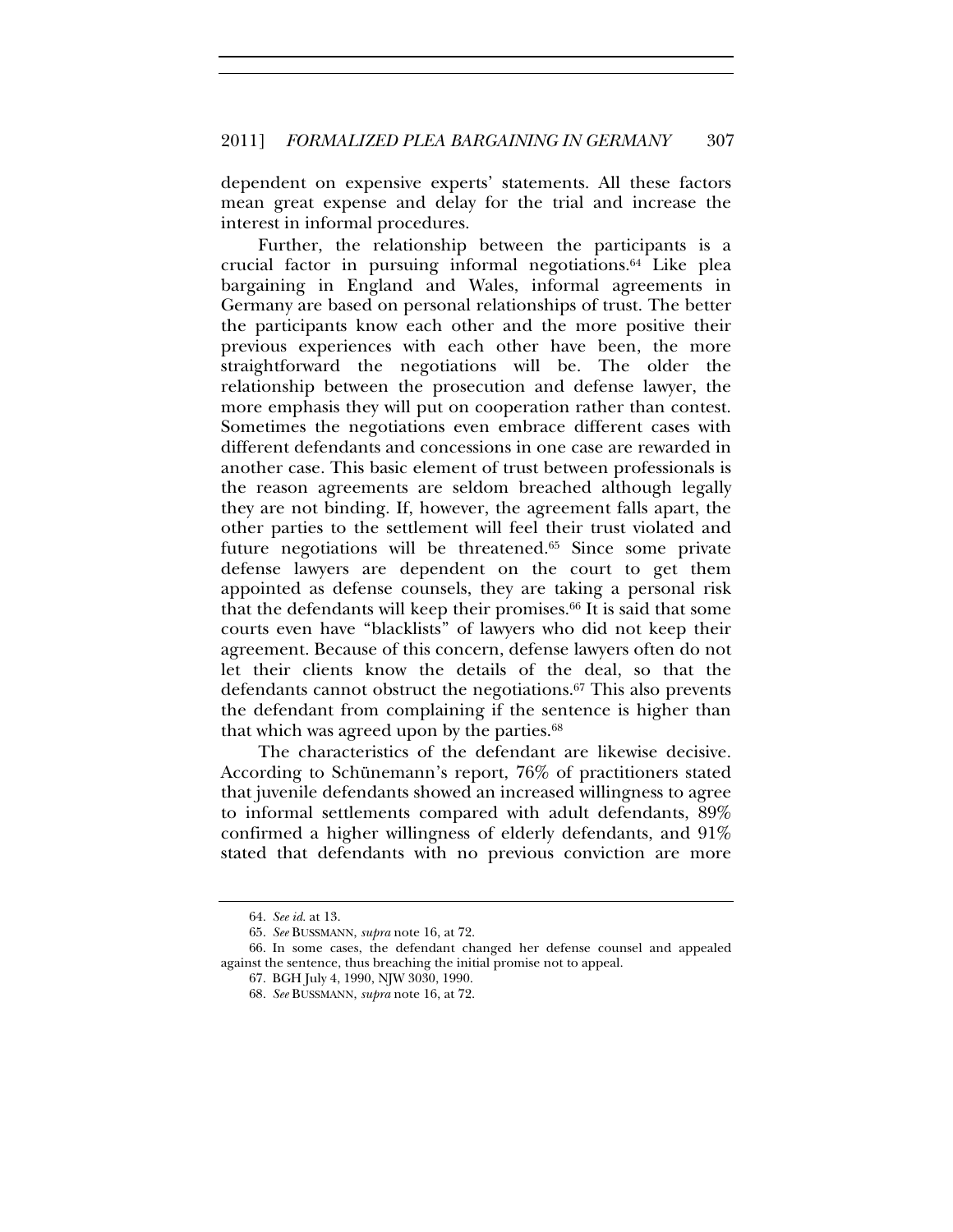ready to reach agreements.<sup>69</sup> Only  $36\%$  of the practitioners thought that defendants in a weak financial situation would be willing to reach settlements, and 29% considered that those with little education would be interested to come to an informal agreement.<sup>70</sup> According to Deal, upper- or middle-class defendants are more likely to favor reaching settlements with the court and prosecutors, and judges are more likely to reach an agreement with the defense lawyer if the defendant appears sympathetic to the judges.<sup>71</sup> Because of courts' interest in compensation, white-collar criminals are more likely to be offered the opportunity to negotiate because they can offer higher sums. $72$  Whether the gender of defendant, defense counsel, judge, or prosecutor plays any role is not addressed in any empirical research. Another aspect considered by judges and prosecutors is, as in England and Wales, the victim's interest, especially in sexual crimes. Courts also favor informal settlements that lead to confessions and waivers of evidence production—and thus protect the victim from having to appear in court and give evidence.73

Defense lawyers favor settlements especially in cases in which there is a high probability of conviction (96% of the lawyers in Schünemann's survey mentioned this reason).<sup>74</sup> Particularly in this situation, the defense lawyer can gain some reduction of the sentence in a case that would otherwise be hopeless. An informal negotiation does not just demonstrate how much influence the lawyer has in court, but also how the settlement can be sold to the client as a successful outcome. Other examples of situations in which defense lawyers favor informal settlements are when they want to protect their client from public exposure (83%) and in cases where a high sentence is expected  $(83\%)$ .<sup>75</sup>

If not all parties favor an agreement, courtroom actors might employ a number of different strategies in order to impose

<sup>69.</sup> *See* BRAUN, *supra* note 62, at 10–11. However, this is only indirect data, as the defendants themselves were not asked. This author believes that a public figure is very much interested in being spared a public trial.

<sup>70.</sup> *Id.* at 10.

<sup>71.</sup> Deal, *supra* note 20, at 549.

<sup>72.</sup> *See* BUSSMANN, *supra* note 16, at 28.

<sup>73.</sup> *See* SCHÜNEMANN, *supra* note 48, at B23.

<sup>74.</sup> *See* BRAUN, *supra* note 62, at 11 (crediting Schünemann's research).

<sup>75.</sup> *See id.*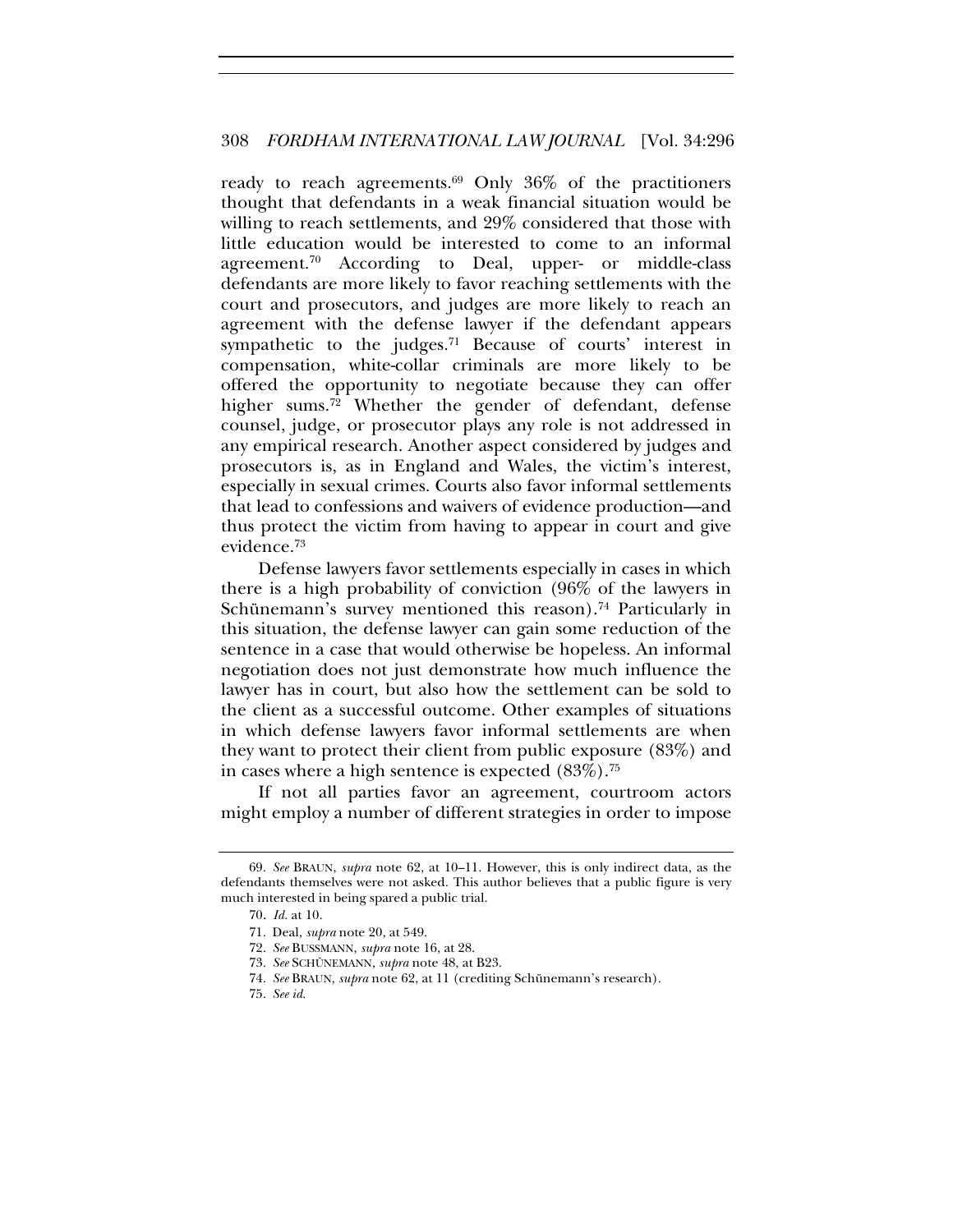pressure on the others to settle. To increase its negotiating power, the prosecution might "over-charge" the defendant in order to later be able to offer to withdraw offences from the accusation.76 Another strategy to put pressure on the defense is to take advantage of the fact that only the prosecution can request a dismissal or a penal order. Accordingly, the prosecutor can combine an offer of dismissal under section 153a with a warning that this is the last chance for settling.<sup>77</sup> Moreover, the prosecutor can indicate that a refusal to accept an agreement could lead to a higher sentence recommendation. Obviously, it is not right to punish the defendant with a more severe sentence for objecting to a negotiation. However, since the exact final sentence is nearly impossible to anticipate, it is very difficult to evaluate whether the final sentence is more severe because of the earlier rejection to settle. An increased sentence might even be an unintended consequence.78

Defense lawyers, on the other hand, use the defendant's extensive procedural safeguards to threaten the courts with an enormous number of interim appeal motions and evidenciary hearings that are expensive and time consuming to initiate an informal settlement of the case.79 They bombard the court with motions of different kinds, which the court cannot reject without risking an appeal. Thus the trial is artificially prolonged, just to induce settlement in order to shorten the procedure.<sup>80</sup> The same tactic can be used with motions to disqualify the judge. $81$ Compared to England and Wales, the defense counsel in Germany is in an advantageous position because it has access to the prosecution's dossiers, which are not restricted by disclosure rules.82

<sup>76.</sup> *See* Andrew Ashworth & Meredith Blake, *Some Ethical Issues in Prosecuting and Defending Criminal Cases*, 1998 CRIM. L. REV. 16, 28; Christian Lüdemann, *Land without Plea Bargaining? How the Germans Do It. Results of an Empirical Study*, 17 EUROCRIMINOLOGY 119, 122 (1998).

<sup>77.</sup> *See* Herrmann, *supra* note 14, at 63.

<sup>78.</sup> *See id.* at 67.

<sup>79.</sup> *See* LEIGH & ZEDNER, *supra* note 9, at 41. Wassermann speaks of a boycott and even a sabotage of the criminal procedure. Rudolf Wasserman, *Von der Schwierigkeit, Strafverfahren in angemessener Zeit durch Urteil abzuschliessen* [*The Difficulty of Concluding the Criminal Procedure through Judgment without Undue Delay* ], 1994 NJW 1106.

<sup>80.</sup> *See* GERLACH, *supra* note 40, at 24.

<sup>81.</sup> *See* STPO, Apr. 7, 1987, BGBL. I 1074, as amended, §§ 24, 26.

<sup>82.</sup> In fact, at trial the defense lawyer has the same dossier as the prosecution and the court.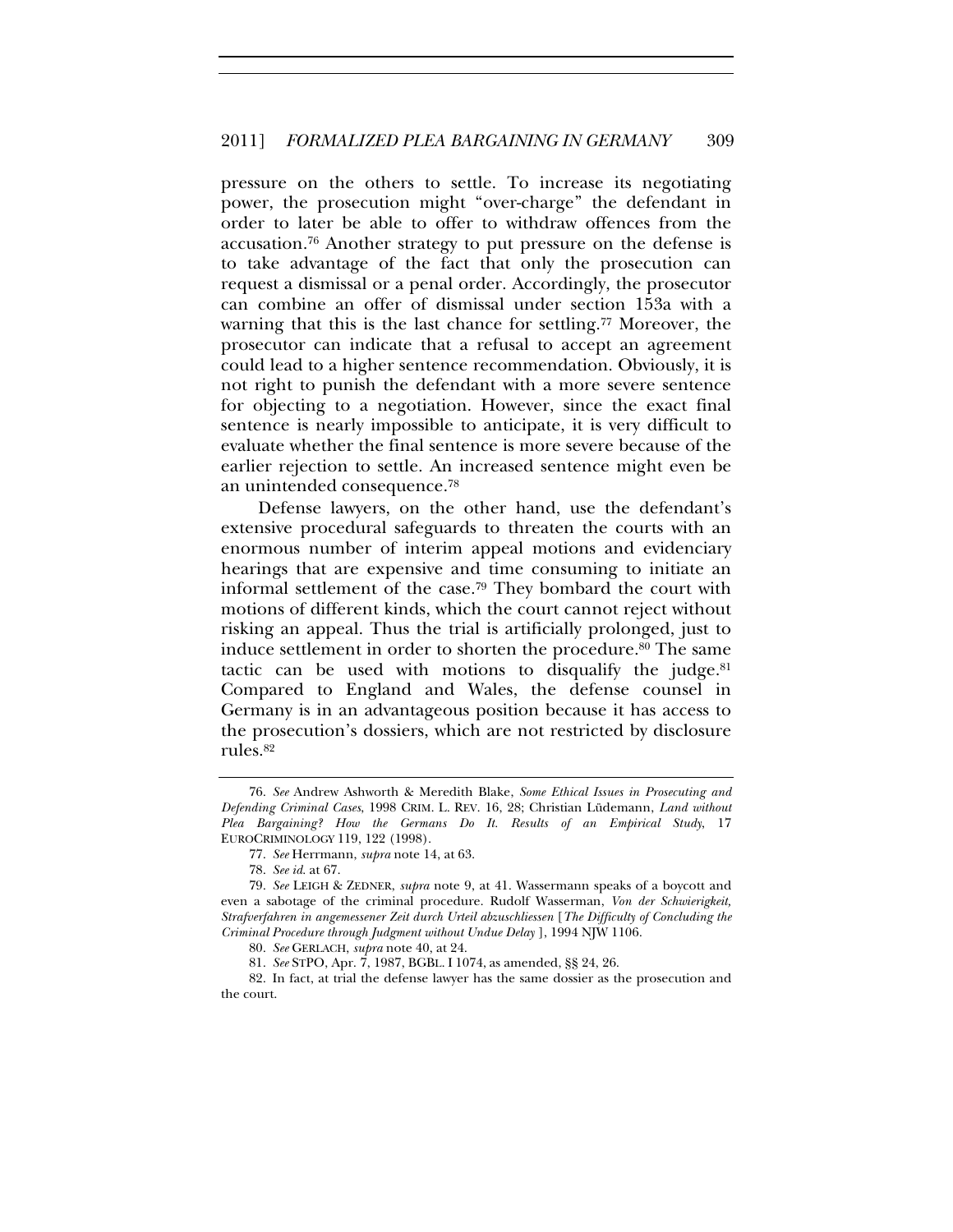There are many examples of abuses on both sides, and there are even known cases in which defendants were put under grave pressure to confess to crimes that they denied having committed.83 In one case, the lawyer forced the prosecution into a settlement declaring that he knew that there was a serious basis for appeal, without revealing the court's mistake. The prosecutor had a choice between risking the judgment being reversed by the appeal court or engaging in negotiations with the defense.<sup>84</sup> Unfortunately, the literature has to rely on anecdotal evidence as there is no systematic empirical research on the extent of severe abuses.

#### B. *Content of Agreements*

The defendant (usually through his counsel) can offer to confess to all or parts of the accusations, to testify against a codefendant,85 to waive a motion for the admission of evidence, or to waive the right to file an appeal.86 In addition, the defendant might promise to undertake to pay court costs or indemnification payments<sup>87</sup> or to waive his own requests for any compensation.<sup>88</sup> As in England and Wales, the center of informal negotiations in Germany is the confession. However, as in the English discourse on plea bargaining, an essential question is what effect a confession should have on the sentence.

It is generally accepted that a remorseful confession should generate a sentence reduction. In the case of an informal agreement, however, it is more likely that the cause for the confession is the expected sentence reduction rather than true remorse. Schmidt-Hieber argues that the possibility of remorse is at least not ruled out and that one should account for the principle of *in dubio pro reo*. 89 Schünemann counters that the

89. Werner Schmidt-Hieber, *Der strafprozessuale* "Vergleich"—eine Illegale Kungelei? [*Criminal Procedure "Settlement"—Illegal Wheeling and Dealing?*], 1986 STV 355, 356 [hereinafter Schidt-Hieber, *Vergleich*]. Otherwise, so he claims, there would be acting

<sup>83.</sup> *See* Herrmann, *supra* note 14, at 77.

<sup>84.</sup> *See* Deal, *supra* note 20, at 548.

<sup>85.</sup> *See* BRAUN, *supra* note 62, at 6.

<sup>86.</sup> For the question of the extent to which such a waiver is binding, see *infra* p. 318.

<sup>87.</sup> *See* BRAUN, *supra* note 62, at 6.

<sup>88.</sup> *See* Chritstoph Rückel, *Verteidigertaktik bei Verständigungen und Vereinbarungen im Strafverfahren—Mit Checkliste* [*Defender Tactics in Negotiations and Agreements in Criminal Proceedings—With Checklist*], 1987 NSTZ 297, 303.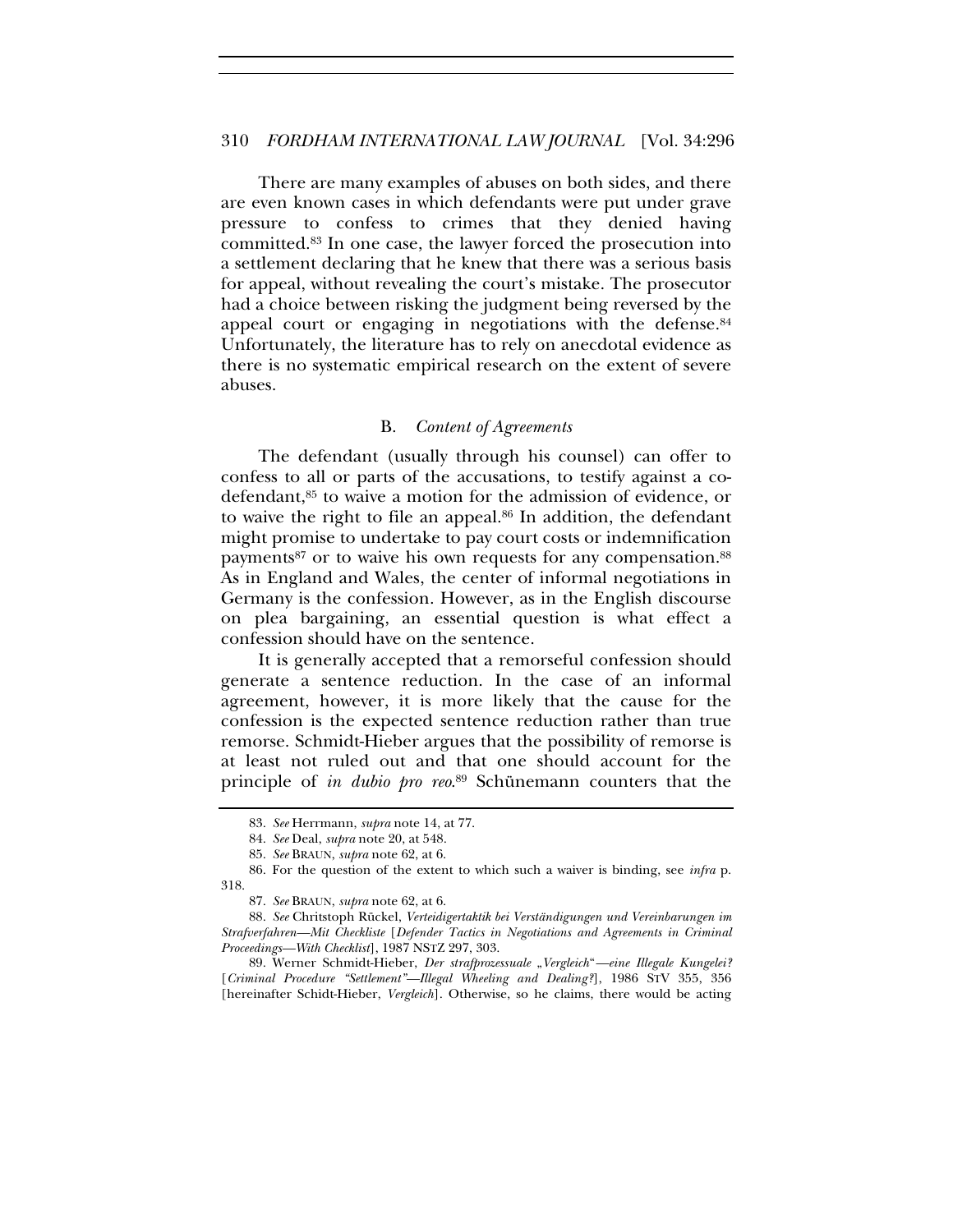confession in this case *depends* on the offer of an advantage and therefore cannot indicate *unconditional* remorse.90 On the other hand, Schmidt-Hieber stresses that even without remorse the confession's value for establishing the facts is sufficient for mitigating the sentence.91 Moreover, the Federal High Court of Justice (*Bundesgerichtshof*) has held that a confession is a mitigating factor, even if it is given primarily for tactical reasons.92 Additionally, according to Widmaier, the ethical effort of admitting to the offence in front of the court, the public, and to oneself should be rewarded.93 On the other hand, especially in the areas of financial, environmental, and similar crimes, defendants cannot be absolutely convinced of their blameworthiness because the question often does not depend on the facts (as in traditional crime) but rather on definitions and interpretation of the elements of the offence by the courts.94 To express deep remorse is difficult under these circumstances.

Even more pressing is the relationship between confession and truth. As was shown earlier, the principle of substantive truth dictates that the judge examine every confession as to its truthfulness and consider additional evidence if needed. However, research reveals that informal agreements drastically undermine this principle. When Schünemann asked judges whether they would accept a confession even in a situation where the trial had not brought up enough evidence for a conviction, seventy-two percent showed themselves ready to accept the confession and to take it as the only basis for conviction.95 The principle of substantive truth is considerably undermined further if an informal agreement consists of a so-called "slim confession," which means that the defendant only confirms the already known evidence rather than revealing any new facts.<sup>96</sup> This kind of

skills at play in trials. Werner Schmidt-Hieber, *Absprachen im Strafprozeß—Rechtsbeugung und Klassenjustiz?* [*Informal Agreements in the Criminal Process—Perversion of Justice and Class Justice?*], 1990 DRIZ 321, 321 [hereinafter Schidt-Hieber, *Absprachen im Strafprozeß*].

<sup>90.</sup> SCHÜNEMANN, *supra* note 48, at B112.

<sup>91.</sup> Schmidt-Hieber, *Vergleich, supra* note 89, at 356.

<sup>92.</sup> *See* BGH Aug. 8, 1997, 28 JURISTISCHE RUNDSCHAU [JR] 245 (248), 1998.

<sup>93.</sup> Widmaier, *supra* note 22, at 358.

<sup>94.</sup> *See* BUSSMANN, *supra* note 16, at 76.

<sup>95.</sup> SCHÜNEMANN, *supra* note 48, at B23; *see also* Oberlandesgericht [OLG] [Higher Regional Court] Jan. 24, 1989, BREMEN [StV] 145, 1989 (presiding judge admitted not having read the file before initiating negotiations with the defendant).

<sup>96.</sup> *See* SCHÜNEMANN, *supra* note 48, at B83.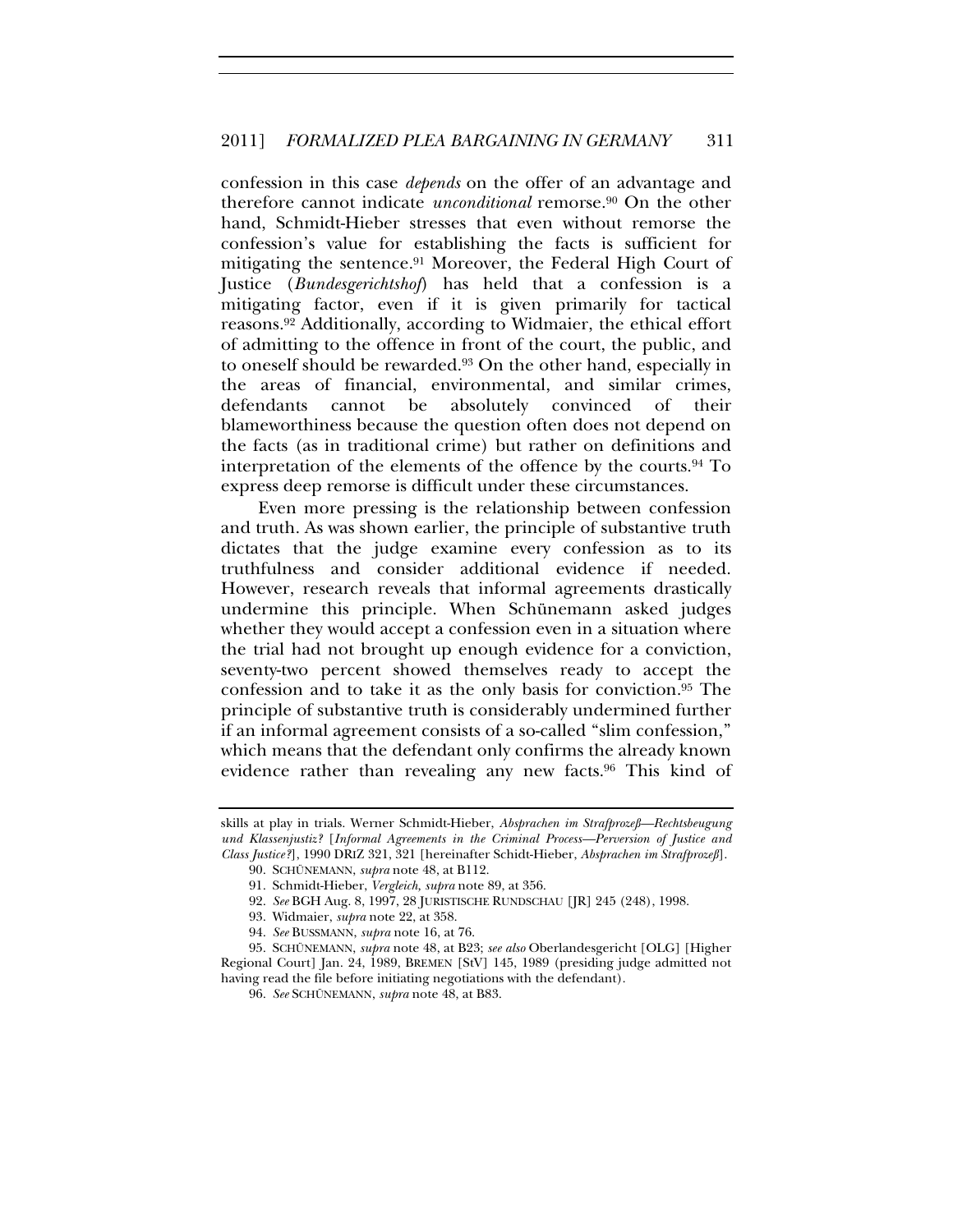confession is usually formulated by the defense counsel97 and then is just confirmed by the defendant. Defendants favor slim confessions because they avoid having to release details, that might bring about a harsher sentence or be used in a civil action by the victim.98 The court too might favor a less elaborate statement of the facts because more details of the crime could lead to suspicion among the public who might not understand the mild sentence or probationary custody.99 In this respect, the argument that a confession deserves a sentence reduction because it facilitates fact-finding is no longer applicable.

The second form of offer by the defendant is to waive or withdraw a motion for the admission of evidence in order to shorten the proceeding.100 The defense might also agree not to challenge the admission of certain evidence by the prosecution or the court.101 In this way, defendants renounce a considerable part of their procedural rights. Sometimes the defense offers additional remedies, such as a promise to improve the environmental protection at its factory or to waive administrative procedures.

Most informal settlements also include the waiver of the right to file an appeal.102 Although any promise to waive the right to appeal made by the defendant before the final conviction is not legally binding,<sup>103</sup> it is only rarely broken. Even though there are legal remedies against a sentence based on an informal settlement, defendants rarely use these. There are three possible reasons why defendants do not challenge the conviction. First, they may be satisfied with the outcome to which they have agreed. Second, they might be reluctant to spend more time, money, and effort on another process. The third and most serious reason is that the defense counsel might not have informed the client about the legal remedies against the

<sup>97.</sup> The defense counsel chooses the formulations carefully in order to avoid any civil action.

<sup>98.</sup> *See* SCHÜNEMANN, *supra* note 48, at B83.

<sup>99.</sup> *See id.* at B26.

<sup>100.</sup> *See* BRAUN, *supra* note 62, at 6.

<sup>101.</sup> *See* Schmidt-Hieber, *supra* note 44, at 1017.

<sup>102.</sup> *See* Küpper & Bode, *supra* note 12, at 353.

<sup>103.</sup> *See* Herrmann, *supra* note 14, at 75.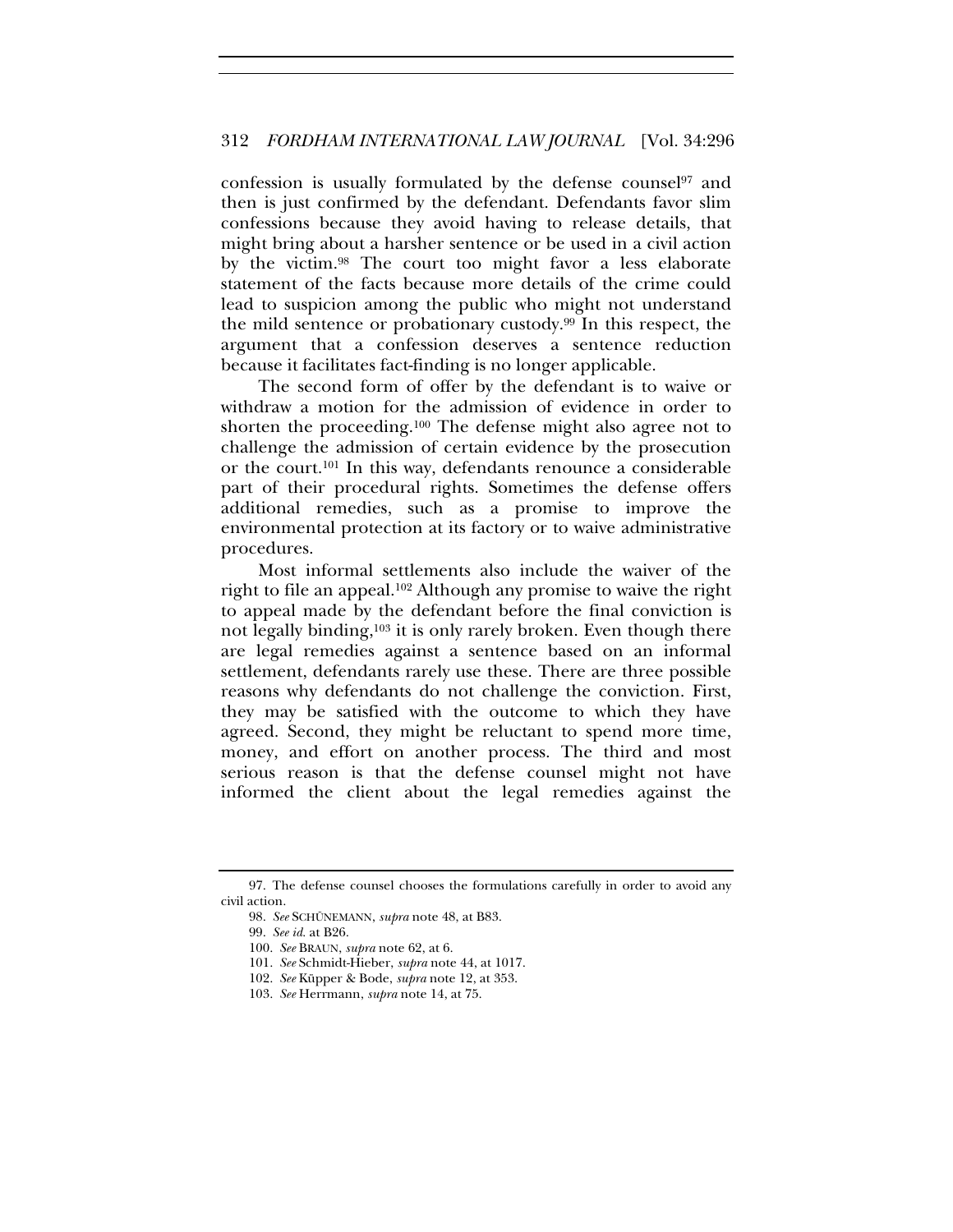settlement, or even about the existence of the agreement itself, which counsel negotiated on its own.104

Besides a dismissal or a penal order, the prime offer the prosecution can make to the defendant is to recommend a lower sentence to the court.<sup>105</sup> As in England and Wales, the result of a settlement can also be downgrading the charge, e.g., from attempted manslaughter to serious injury106 or from perpetrator to abettor.107 However, the court is not bound "by the offense's evaluation which formed the basis of the order opening the main proceedings."108 This means that if the evidence during the hearing shows that an act has to be evaluated as the higher charge the court has to convict accordingly. If, however, the court accepts a slim confession without further investigation it will not have any indication that a higher charge might be more appropriate.

In addition to a sentence reduction, the accused might be offered release from custody<sup>109</sup> or other coercive measures.<sup>110</sup> Also, the exclusion of the public from the hearing can be offered in order to maintain the defendant's privacy and professional reputation. Especially in white-collar crimes, the publicity of a criminal procedure can cause serious financial losses owing to the damaged reputation of the defendant or his business. Since the public can only be excluded from the court hearing if the requirements of section 169ff of the Courts Constitution Act<sup>111</sup> are met, informal strategies, such as the scheduling of the trial for late afternoon, or not passing information to the judicial press service, are used to avoid an audience in the court room.112

<sup>104.</sup> *See* Schünemann, *supra* note 31, at 1900.

<sup>105.</sup> *See* Herrmann, *supra* note 14, at 68. On the duty of the prosecutor to recommend a sentence to the judge, see JULIA ALISON FIONDA, PUBLIC PROSECUTORS AND DISCRETION: A COMPARATIVE STUDY 148 (1995).

<sup>106.</sup> *See* Herrmann, *supra* note 14, at 63.

<sup>107.</sup> *See* Hassemer & Hippler, *supra* note 12, at 360.

<sup>108.</sup> *See* STPO, Apr. 7, 1987, BGBL. I 1074, as amended, § 264.

<sup>109.</sup> *See* Schmidt-Hieber, *supra* note 44, at 1017.

<sup>110.</sup> *See* BRAUN, *supra* note 62, at 6.

<sup>111.</sup> Gerichtsverfassungsgesetz [GVG][Courts Constitution Act], Sept. 12, 1950, BGBL. I at 1077.

<sup>112.</sup> *See* BUSSMANN, *supra* note 16, at 18.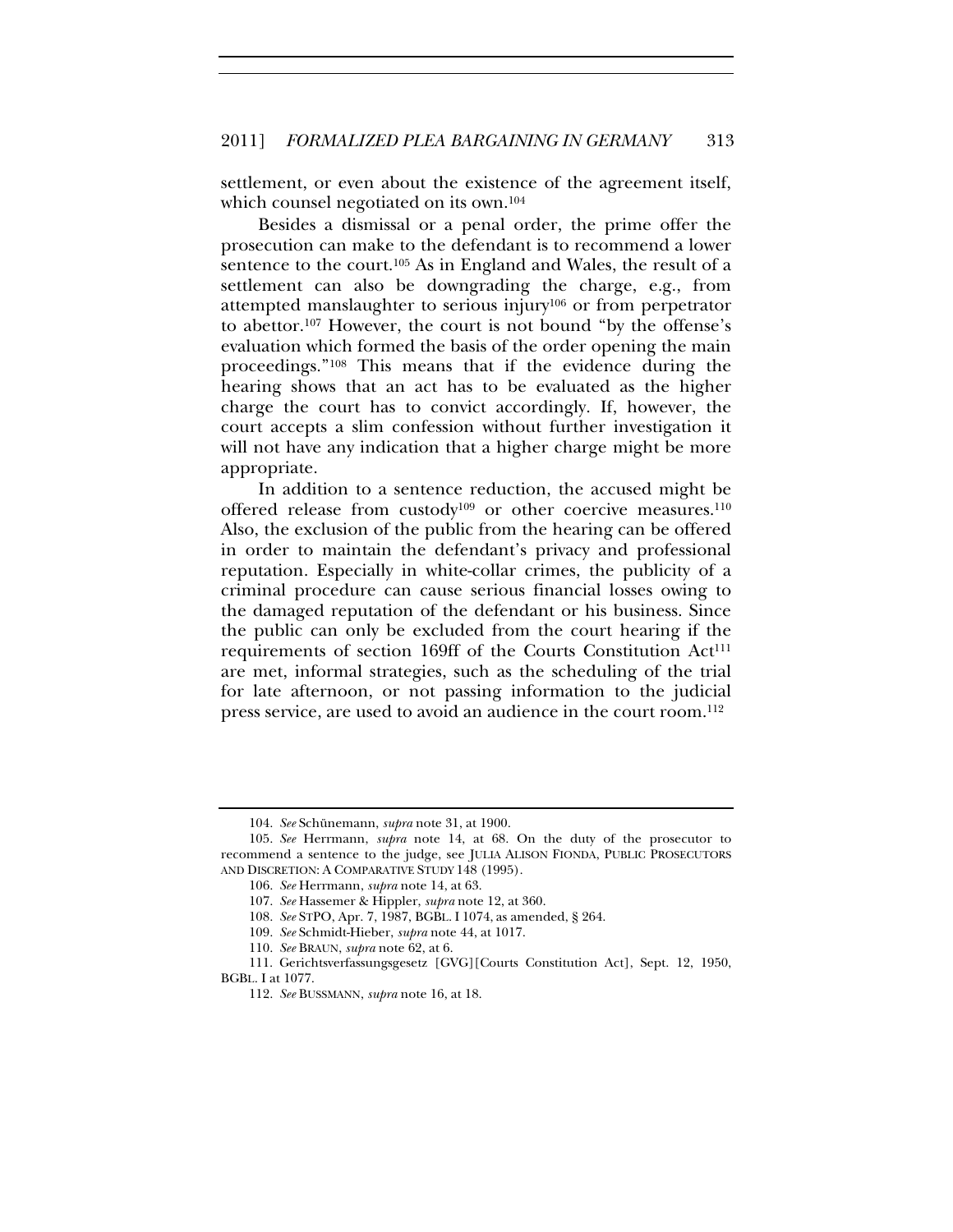#### C. *Criticisms*

The main criticism regarding plea bargaining is not that the accused is unduly pressured, as is claimed in England and Wales.113 Although such cases might occur, there is no evidence that this happens more than just exceptionally. Until last year, the largest part of the academic discourse instead dealt with the question of whether informal agreements are reconcilable with the German Constitution, the general principles of criminal procedure, and certain provisions of the Criminal Procedure Code and the Penal Code.114 Principles that were claimed to have been infringed are: the presumption of innocence, the right to a fair trial, the right to a lawful judge, the right to judicial hearing, the principle of public trial, the principle of substantive truth and court investigation, the principles of immediacy and orality, the privilege against self-incrimination, the principle of compulsory prosecution, the duty of presence of the accused, and the prohibition of undue pressure.115

Whereas most academics held informal settlements to be an illegal practice, most practitioners were convinced of their compatibility with the German legal system.116 Even though in the early 1980s the topic of informal case dispositions was considered explosive and disreputable,117 many authors ascribed legality to this practice long before the introduction of the new legislation in 2009. The main points can only be summarized here, but it is evident that the discourse very much resembled the plea bargaining debate in Anglo-American criminal justice systems. The main arguments supporting the legality of informal agreements were that the Criminal Procedure Code did not forbid them expressly, that there were other provisions which allowed negotiations, that a decision based on consensus helped

<sup>113.</sup> MICHAEL MCCONVILLE ET AL., STANDING ACCUSED: THE ORGANISATION AND PRACTICES OF CRIMINAL DEFENCE LAWYERS IN BRITAIN 63–64 (1994).

<sup>114.</sup> *See* Thomas Swenson, *The German "Plea Bargaining" Debate,* PACE INT'L L. REV. 373, 383, 393, 400–01 (1995).

<sup>115.</sup> It is also discussed that courtroom actors engaging in informal agreements might commit offenses themselves. It is argued that participating professionals might violate section 336 (perversion of justice), sections 258 and 258a (preventing prosecution of a guilty person), or section 240 (duress) of the Penal Code. Likewise the betrayal of the client's interests (section 356) and breach of the duty to observe secrecy (section 203) are discussed in the literature. *See id.* at 425.

<sup>116.</sup> *See* Herrmann, *supra* note 26, at 775.

<sup>117.</sup> *See* BUSSMANN, *supra* note 16, at 48.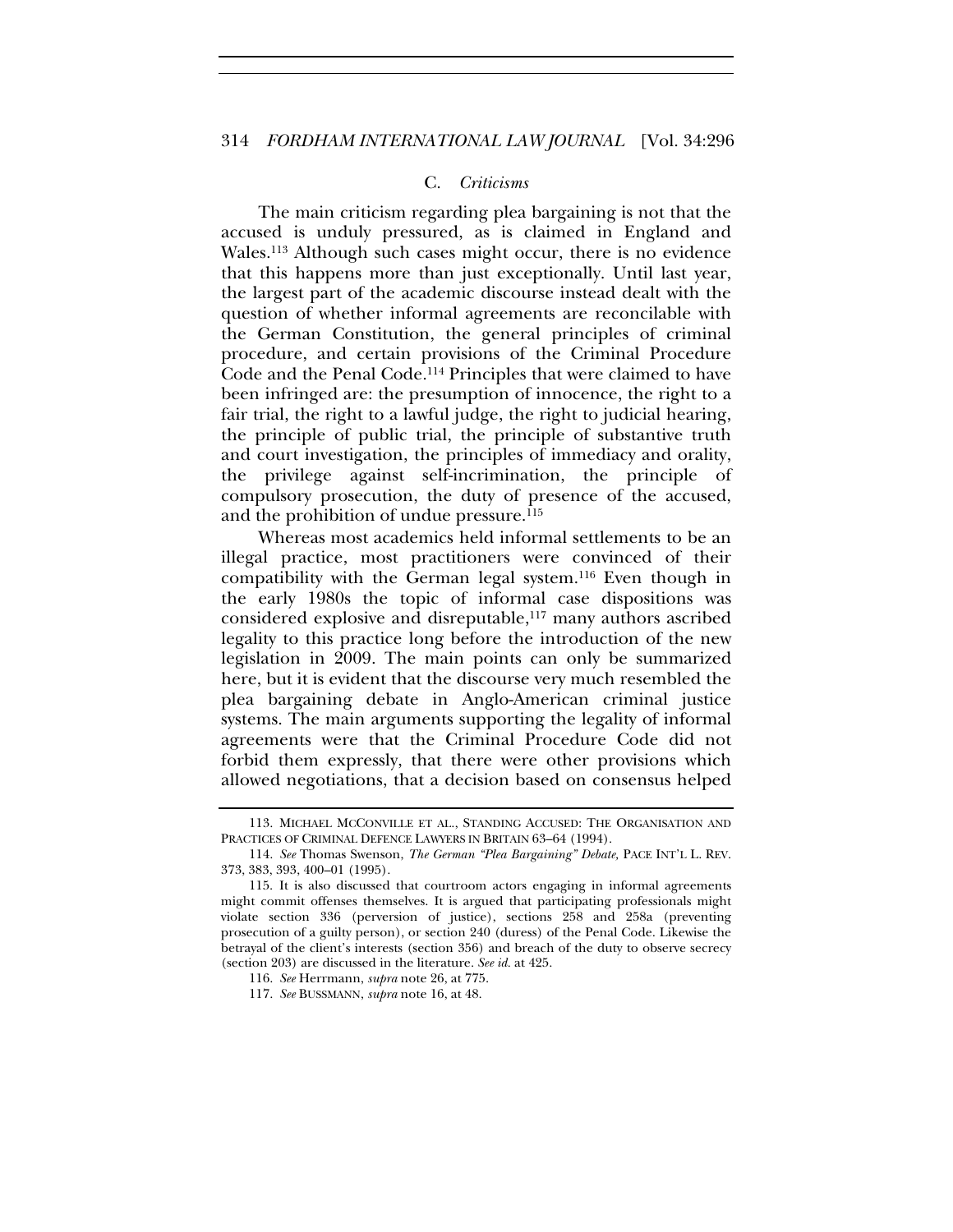to achieve a fair and accepted outcome, and that the practice had been so well established that it was not reversible anyway.118

The major arguments against informal procedures were that, as long as the Criminal Procedure Code did not allow them explicitly, they were illegal, that they violated most major principles of the criminal process, that they compromised the role of the trial, and that they led to arbitrary results with a class bias.119 Although informal negotiations played a vital role in Germany's criminal justice system for at least forty years, the literature shows that the legality of informal agreements was highly contested in relation to numerous principles and provisions. It is interesting to observe how many arguments some authors have advanced to show that informal procedures are legal,120 while before 1982 no one doubted their illegality. Only after it was no longer possible to deny that informal negotiations were more than rare exceptions were justifications sought.<sup>121</sup> Otherwise, one would have had to recognize and admit that judges made wide-scale use of illegal means.<sup>122</sup>

Unfortunately, the discussion of legality failed to address broader questions, such as the actual balance of judicial and legislative power in Germany, the relation between work quotas and law obedience, the role of legal principles and values, and the relationship between substantive and procedural criminal law. Rather, the debate concentrated exclusively on the question of legality and the need for regulation. This gap in the discussion is regrettable because, as is argued below, it seems very questionable whether legislation can heal the rift between the traditional theoretical principles of the formal German criminal procedure and the new informal practice that is created to shortcut this procedure.

<sup>118.</sup> *See generally* RALF TSCHERWINKA, ABSPRACHEN IM STRAFPROZEß [AGREEMENTS IN CRIMINAL PROCEEDINGS] (1995) (discussing the arguments supporting the legality of informal agreements).

<sup>119.</sup> *See* Swenson, *supra* note 114, at 400.

<sup>120.</sup> *See* TSCHERWINKA, *supra* note 118.

<sup>121.</sup> *See* BUSSMANN, *supra* note 16, at 90 ("The knowledge of the existence and the significance of an informal practice changed its legal interpretation.").

<sup>122.</sup> *See id.* at 126–27. This is even supported in many other areas of law, such as civil law or administrative law, where agreements are legal.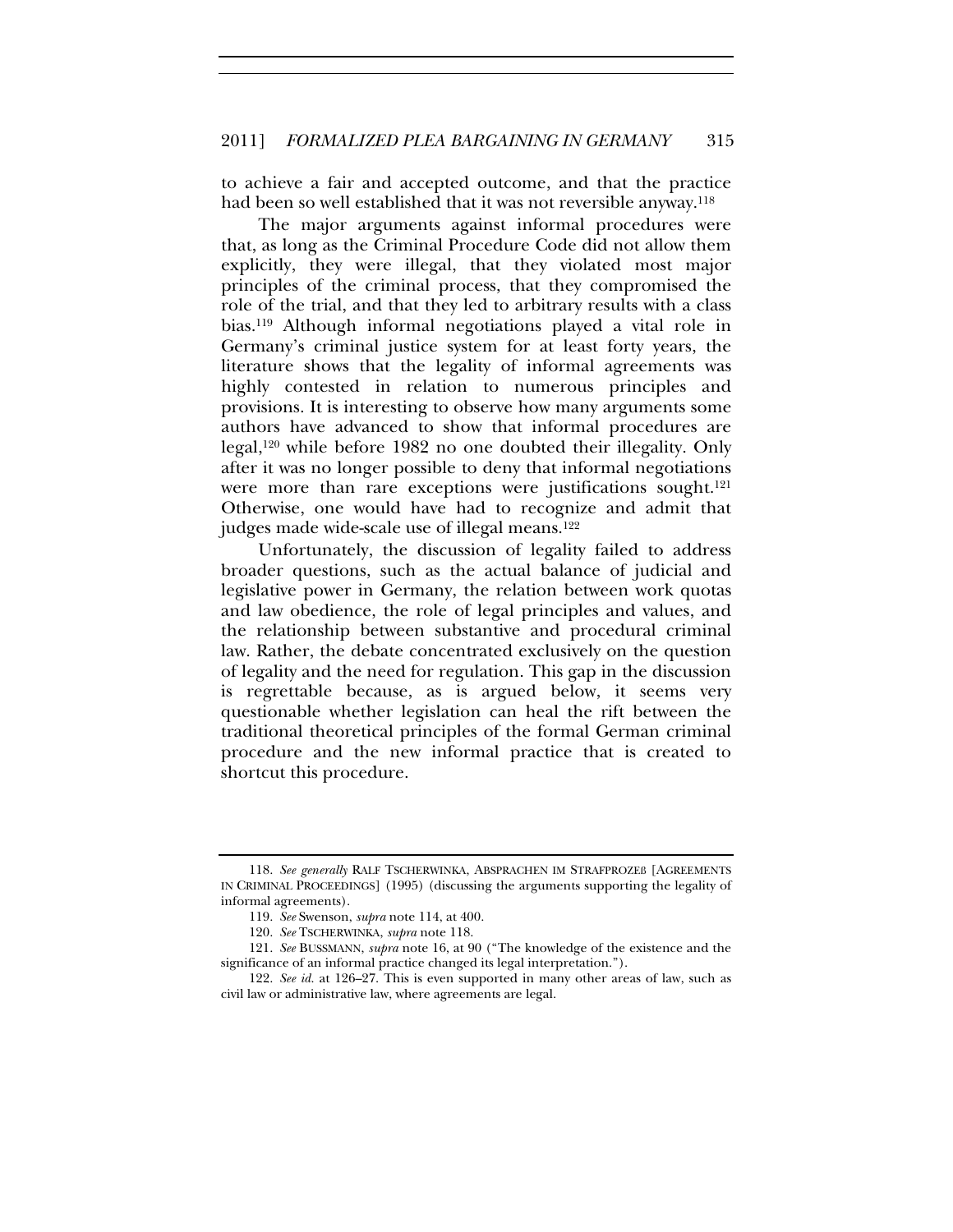#### 316 *FORDHAM INTERNATIONAL LAW JOURNAL* [Vol. 34:296

#### IV. *ATTEMPTED RESTRICTIONS BY COURT RULINGS*

In financial crimes, informal settlements have been carried out for years despite of the fact that all participants were aware that the Federal High Court of Justice would not accept this practice.123 Since a crucial part of the agreement is usually the waiver of the right of appeal, only a handful of higher court rulings dealt with informal settlements. But because of an increasing number of failed agreements (usually claiming a violation of the principle of freedom from coercion under section 136a)<sup>124</sup> the Federal High Court of Justice and even the Federal Constitutional Court (*Bundesverfassungsgericht*) ("Court") were eventually forced to provide some rulings on this practice.125

The first landmark decision was delivered by the Federal Constitutional Court in 1987 when the appellant claimed that his constitutional rights were violated.126 In the preliminary procedure, the Court denied having jurisdiction over the present case about an informal agreement as it could not identify any drastic violation of constitutional rights.127 The Court held that negotiations outside the court in which the negotiating parties discuss the prognosis of the case were not generally forbidden as long as the law was respected.128 In this case there was no violation of any procedural law because the presentation of evidence at trial was nearly completed and the final sentence was commensurate with the offender's guilt.129 In addition, the Court stated that the free choice of the defendant had not been unlawfully violated.130 However, like the UK Court of Appeal in *Turner*, 131 the Federal Constitutional Court established a set of

<sup>123.</sup> *See id.* at 128.

<sup>124.</sup> Section 136a of the Code of Criminal Procedure states:

The accused's freedom to make up his mind and to manifest his will shall not be impaired by ill-treatment, induced fatigue, physical interference, administration of drugs, torment, deception or hypnosis. Coercion may be used only as far as this is permitted by criminal procedure law. Threatening the accused with measures not permitted under its provisions or holding out the prospect of an advantage not envisaged by statute shall be prohibited.

STPO, Apr. 7, 1987, RGBL. 1074, as amended, § 136a.

<sup>125.</sup> For a summary see Swenson, *supra* note 114, at 419.

<sup>126.</sup> BGH Jan. 27, 1987, NSTZ 419, 1987.

<sup>127. 9</sup> NSTZ 419 (419).

<sup>128.</sup> *Id.*

<sup>129.</sup> *Id.*

<sup>130.</sup> *Id.*

<sup>131.</sup> R v. Turner, [1970] 2 Q.B. 321 at 326–27 (Eng.).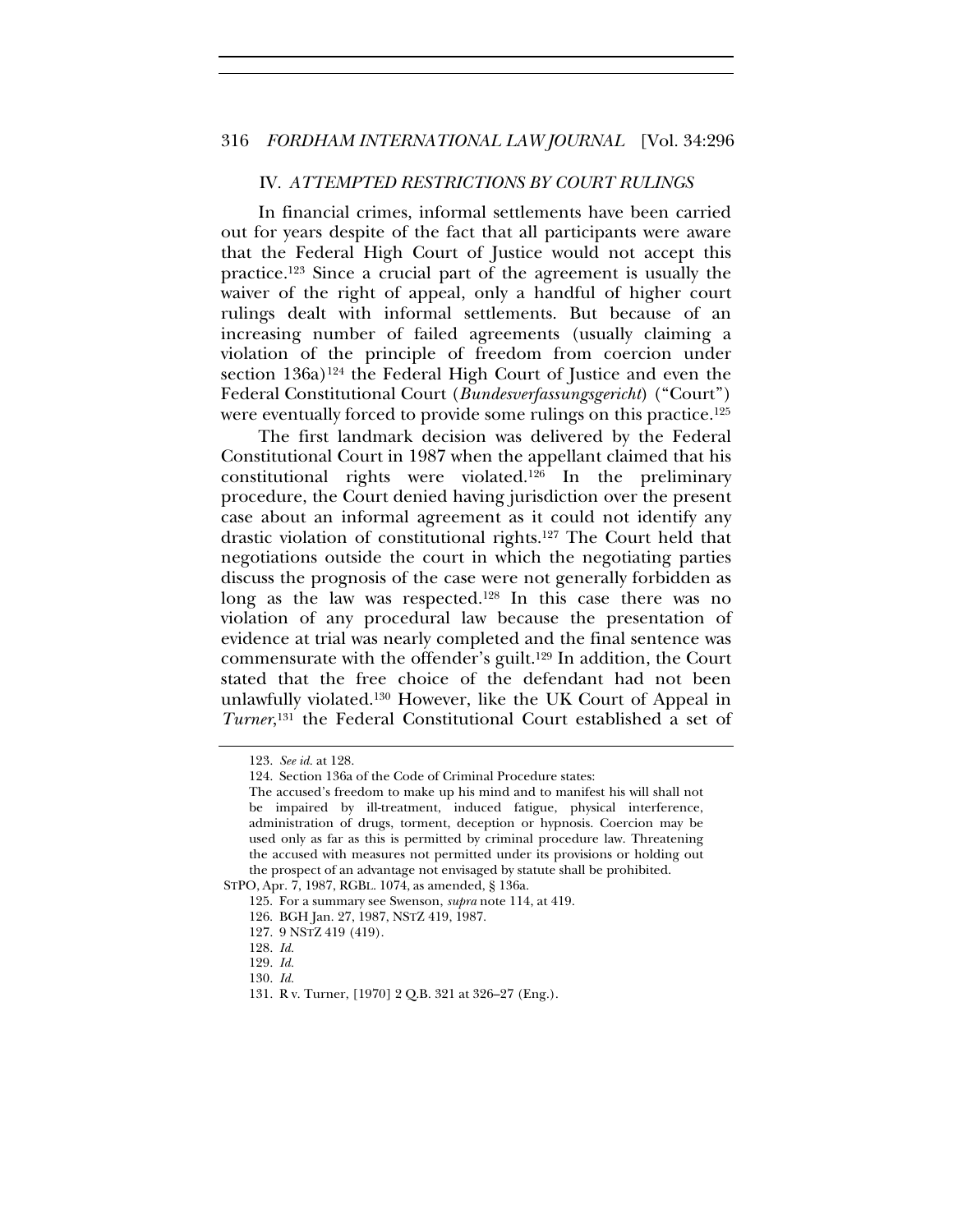rules under which informal settlements could be accepted.132 All participants have to be involved, and any negotiations, including their contents, have to be set out in the main trial hearing.133 The settlement must not include any *ultra vires* promises and the agreed outcome must be lawful and justifiable.134 Further, although the agreement is not binding, there must be no divergence without reason.135 Finally, following the principle of substantive truth, the defendant's confession has to be examined by the court to determine if it is genuine.136 In setting out these limitations, the court seemed to acknowledge the general validity of informal settlements.137 However, opponents have pointed out that only in these very restricted circumstances would negotiations be allowed; the majority of informal settlements would fall outside these limits and are therefore illegal.

The Federal High Court of Justice passed a number of confusing rulings regarding specific aspects of informal agreements without, however, addressing whether the practice in general was permissible. In 1989, the court held that the trial judge was allowed to contact the parties outside the courtroom, but it did not deal with the question of whether this contact could amount to any negotiations with the parties.138 The court made clear that if the trial court raised certain sentence expectations, the defendant could rely on them, but it was not clear whether the trial court was allowed to raise such expectations in the first place.139 In a 1990 tax evasion case the court held that the prosecution's offer to drop some charges if the defendant accepted a penal order would not preclude proceedings against the withdrawn charges later but would be considered mitigating circumstances.140 In another case decided the same year,<sup>141</sup> the court again avoided dealing explicitly with the legality of informal settlements in general, but held that in the present case the judges had been biased because they

<sup>132.</sup> BRAUN, *supra* note 62, at 128.

<sup>133.</sup> *See id.*

<sup>134.</sup> *See id.*

<sup>135.</sup> *See* Swenson, *supra* note 114, at 399.

<sup>136.</sup> *See id.*

<sup>137.</sup> *See id.* at 419.

<sup>138.</sup> *See* BGH June 7, 1989, NJW 2270 (2271), 1989.

<sup>139.</sup> *Id.*

<sup>140.</sup> BGH June 7, 1989, NJW 1924, 1990.

<sup>141.</sup> BGH July 4, 1990, NJW 3030 (3031), 1990.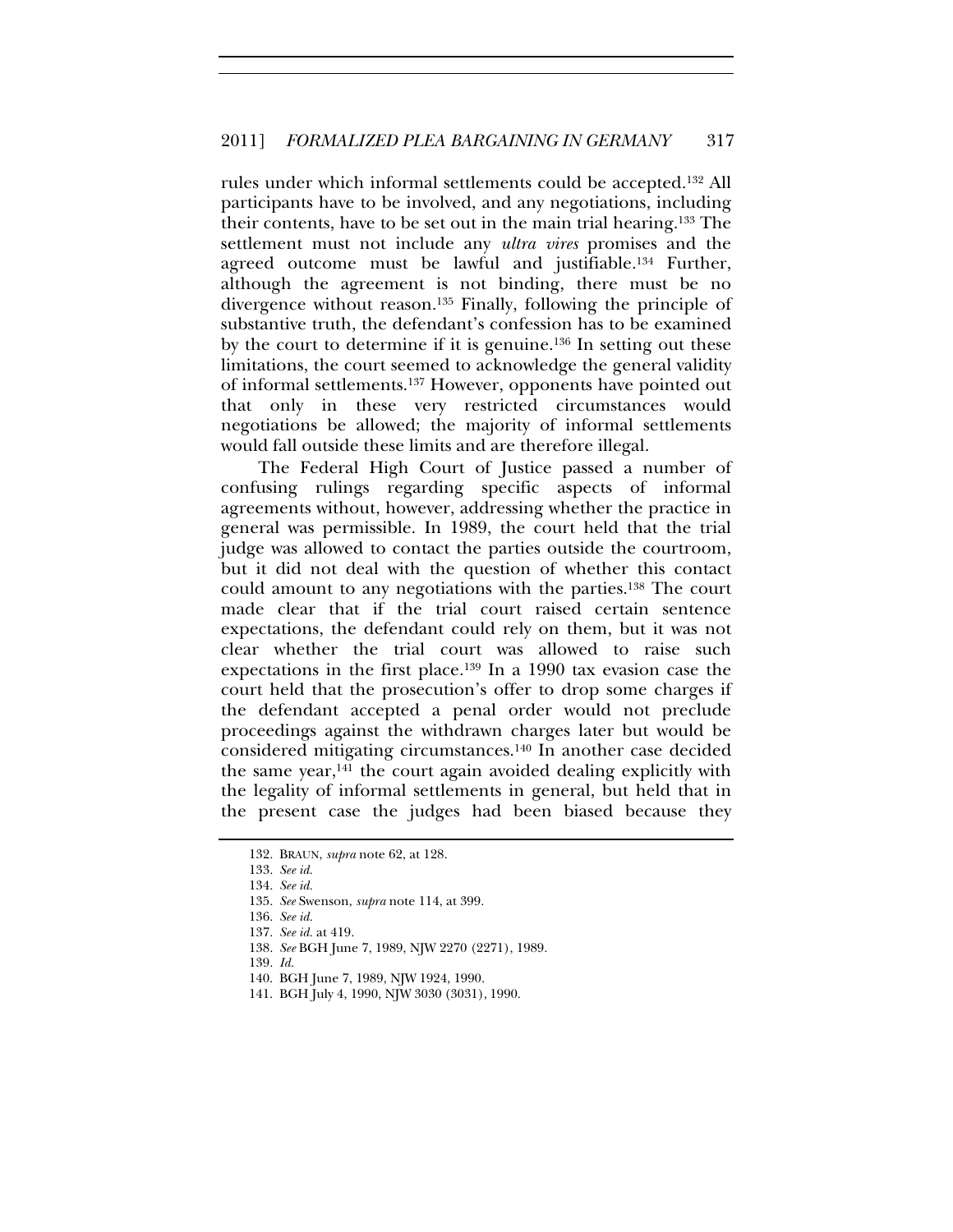negotiated with the two co-defendants but not with the appellant, who was not informed about the settlement. One year later, the court declared that informal agreements contradict the rule of law,142 and in another decision that year, it clarified that the agreement does not bind the trial court, as this could render judges biased.143 Further, it criticized the practice of informal negotiations in the strongest terms.144 Any informal contact should be limited to "feeling out" the parties, without dealing with questions of sentencing or probation.<sup>145</sup> However, only a couple of months later a different Senate146 of the same court disallowed an informal settlement for specific reasons, rather than reasoning that they were generally impermissible.147 In 1993 it was confirmed that extra-trial settlements would not necessarily prejudice the court's judgment.148

The decisions of the Federal High Court of Justice on the practice of informal negotiations have been ambiguous and the interpretations have been consequently debated.149 The court seemed to oscillate between criminal procedural principles on the one hand and the pragmatic necessity of informal agreements on the other. In an *obiter dictum* the court stated the incompatibility of informal settlements with the legal system,<sup>150</sup> but made a contrary ruling soon after.151 It explained that the solution lay in a linguistic distinction between illegal "accordance" (*Absprache*) and legal "understanding" (*Verständigungen*), but the court did not provide any criteria to distinguish between the two forms in practice.152

In a landmark decision in 1997, the Fourth Senate of the Federal High Court of Justice declared that informal settlements were "not prohibited" if they were within certain limits.153 The

<sup>142.</sup> BGH Sept. 24, 1990, NSTZ 348, 1991.

<sup>143.</sup> *See* BGH Jan. 23, 1991, NJW 1692 (1693), 1991.

<sup>144.</sup> *See id.* at 1694.

<sup>145.</sup> *See id.*

<sup>146.</sup> The Federal High Court of Justice is divided into five chambers called Senates.

<sup>147.</sup> BGH Oct. 30, 1991, 8 NJW 519, 1992.

<sup>148.</sup> BGH Oct. 19, 1993, 19 NJW 1293, 1994.

<sup>149.</sup> *See* Küpper & Bode, *supra* note 12, at 395.

<sup>150.</sup> BGH Oct. 30, 1991, 37 BGHST 298, 1991.

<sup>151.</sup> BGH Oct. 19, 1993, 4 NSTZ 153 (196), 1994.

<sup>152.</sup> *Id.*

<sup>153.</sup> BGH Aug. 28, 1997, NJW 86, 1998 (where the defendant was charged with a hundred counts of sexual abuse and rape).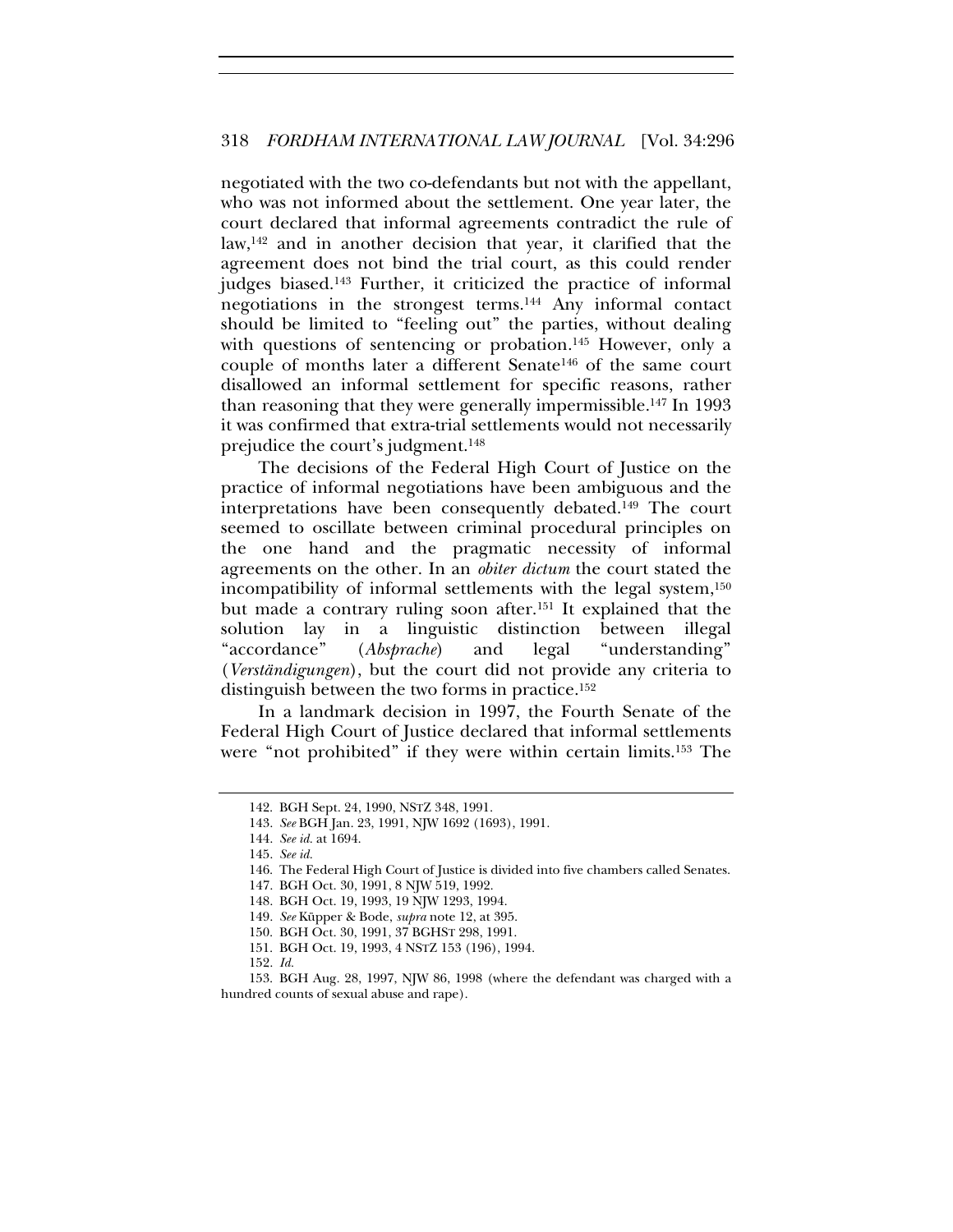negotiation has to take place after the trial has started, although discussions in the course of preparation are allowed if the result is revealed during the main trial;154 all participants (including codefendants) have to be informed; and the trial court is not relieved of its obligation to find the objective truth and thus has to investigate the credibility of the confession. As a consequence, the determination of guilt of any offense must not be part of the negotiation. Further, a confession made as part of the informal negotiation has a mitigating effect, but the court is not allowed to indicate the exact sentence. However, it is permissible to indicate the maximum penalty that could be expected. Threats or undue promises are forbidden. The same is true for a waiver of the right to appeal by the defense.155 As will be shown later, it is especially the last rule that is generally disregarded in practice.156

Since this decision, the Federal High Court of Justice repeatedly emphasized that although the practice of informal negotiations was developed *praetor legem*, it is now a necessary part of the German criminal justice system and thus permissible within the restrictions of the 1997 decision.<sup>157</sup> However, these guidelines were met with incomprehension by the legal community, which felt that the guidelines would not address their concerns. The restrictive limits of the ruling did not reflect the practice of informal negotiations and practitioners felt that the Federal High Court of Justice was too remote from the day-today work of trial courts to understand the practical necessities.

The 1997 decision did not prove to be the final clarifying decision for which many had been waiting. Seven years later, there were still discrepancies between the five criminal Senates of the Federal High Court of Justice regarding informal agreements.158 In 2004, the Federal High Court of Justice

<sup>154.</sup> *Id.*

<sup>155.</sup> Joachim Herrmann, *Rechtliche Strukturen für Absprachen in der Hauptverhandlung. Die Richtlinienentscheidung des Bundesgerichtshofs—BGHSt 43, 195*  [*Legal Structures for Agreements in the Criminal Trial. The Policy Decision of the Federal Court—43, 195*], 12 JURISTISCHE SCHULUNG [JUS] 1162 (1999). For a critique of this decision, see Thomas Weigend, *Eine Prozeßordnung für abgesprochene Urteile* [*A Code of Procedure for Negotiated Judgments*], 2 NSTZ 57 (1999).

<sup>156.</sup> Helmut Satzger & Kai Höltkemeier, *Zur Unwirksamkeit eines abgesprochenen Rechtsmittelverzichts* [*The Ineffectiveness of a Negotiated Waiver of Appeal*], 2004 NJW 2487.

<sup>157.</sup> BGH Oct. 29, 2003, 18 NJW 1273 (1335), 2004.

<sup>158.</sup> *See, e.g.*, BGH Feb. 19, 2004, 50 BGHST 84, 2005; BGH Mar. 13, 2003, 50 BGHST 161, 2004.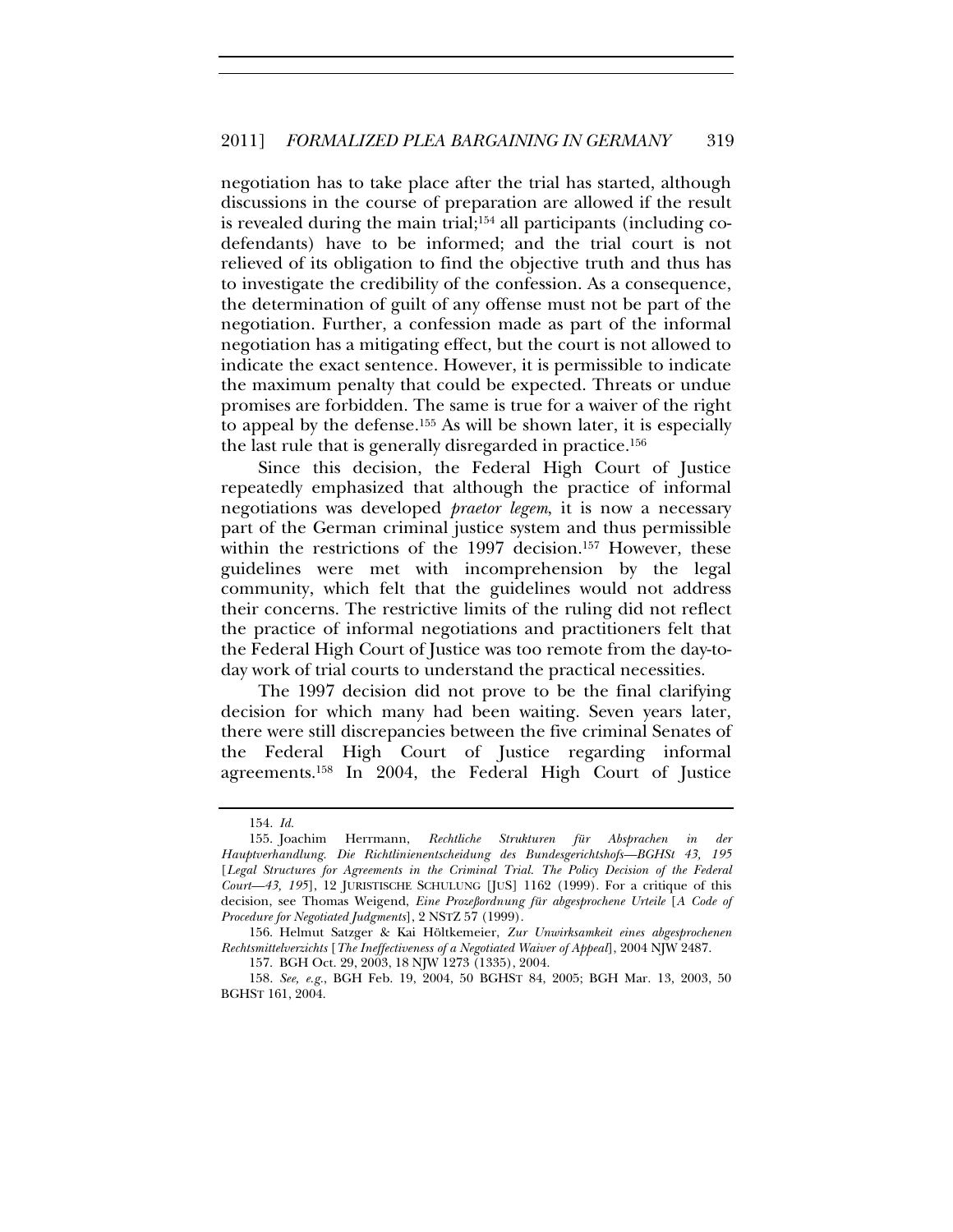examined the validity of waivers of appeal as part of the agreement.159 The Joint Senate confirmed once again the general permissibility of informal agreements within the guidelines of the 1997 decision,<sup>160</sup> but limited the waiver of appeal.<sup>161</sup> The court made clear that if the judgment is based on an informal agreement, any waiver of appeal by the defendant was not binding unless the defendant has been informed by the court that he or she was not bound by any promises to waive the right to appeal made previously as part of the agreement (the so-called "qualified information").162 Moreover, the court declared that "the limits of judicial lawmaking" had been reached, and called for action by the legislature.163

#### V. *THE NEW LEGISLATION*

On May 28, 2009, the German Federal Parliament followed the call of the Federal High Court of Justice by passing the Bill for the Regulation of Agreements in the Criminal Procedure, which formalizes agreements during the criminal trial.<sup>164</sup> Except for some minor changes, the legislation largely follows the guidelines set out by the Federal High Court of Justice. A new section, 257c,<sup>165</sup> was added to the German Criminal Procedure Code, to allow for and regulates agreements without—so it is claimed166—infringing on the principles of the German criminal procedure.167

The new provision regulates the agreement between the court, the prosecution, and the defense.168 An agreement becomes valid when the court announces the possible content of the agreement and both the prosecution and defense consent.169 The legal status of agreements that have been made before or outside of trial is unclear. Section 160b allows for

168. STPO, Apr. 7, 1987, BGBL. I at 1074, as amended, § 257c.

<sup>159.</sup> BGH June 15, 2004, NJW 2536, 2004.

<sup>160.</sup> BGH Mar. 3, 2005, 50 BGHST 40 (47), 2005.

<sup>161.</sup> *Id.*

<sup>162.</sup> In German, *qualifizierte Belehrung*.

<sup>163. 50</sup> BGHSt 40 (64).

<sup>164.</sup> DEUTSCHER BUNDESTAG: DRUCKSACHEN UND PROTOKOLLE [BT] 16/12310

<sup>165.</sup> This is the focus of the new regulation. Other provisions that were changed or added are: sections 35a, 44, 160b, 202a, 212, 243, 257b, 267, 273, 302. *Id.*

<sup>166.</sup> BT 16/13095.

<sup>167.</sup> *Id.* at 1–3.

<sup>169.</sup> *Id.* § 257c(3).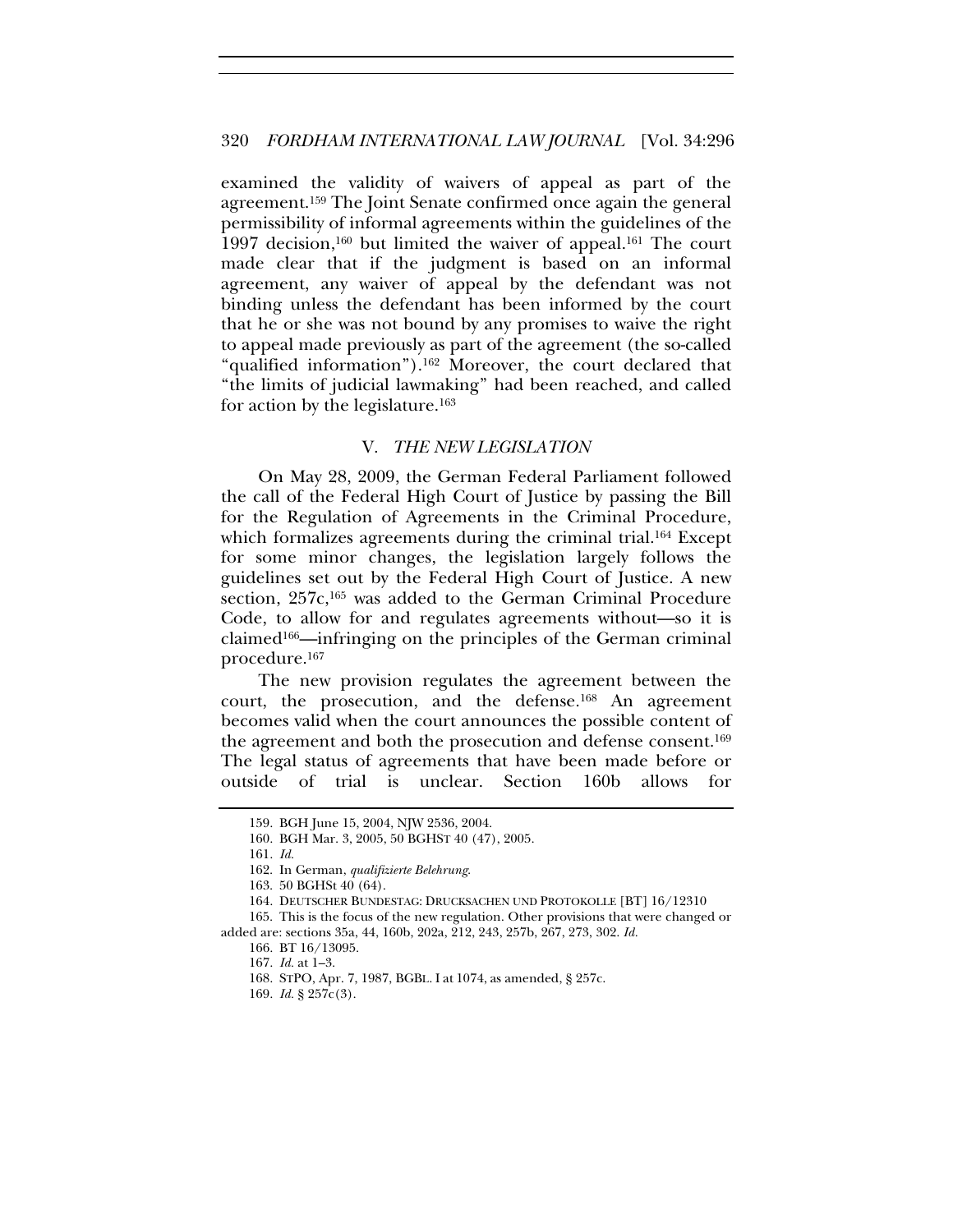communications between prosecution and defense before trial ("if they appear to be suitable to further the proceedings") which need to be read into the record,170 but it is unclear whether binding agreements between the prosecution and defense without the involvement of the court are prohibited, or simply not part of the new regulation.

The new provision is aimed at preserving the principle of substantive truth. Only if the court is convinced that the offense has been fully investigated and there are grounds for believing that the admission of guilt is genuine can the judgment follow. This confirms the Federal High Court of Justice ruling that a mere "formal admission" (in which the defendant only admits guilt but does not make any statement about the facts) does not suffice for a judgment.<sup>171</sup> It follows that the settlement must not include an agreement about a determination of guilt.172 This provision also excludes any negotiations that in the common-law system would be called charge bargaining. However, charge bargaining between prosecution and defense very likely occurs before the trial. It has been shown that negotiations about different charges are invaluable to both defense and prosecution, and it is very questionable whether section  $257c(2)$  will be able to end these kinds of negotiations.173

All negotiations before and during trial have to be announced during the main trial hearing and read into the record.174 The recording of all negotiations and agreements promotes transparency and ensures that all arrangements can be revised by an appellate court. According to the new section 273(1a), even the absence of any agreement needs to be recorded.175 This is an important step to move "plea bargaining" out of the shadows of informality and into the field of regulated, transparent, and controllable formal procedure.

To ensure the principle of fair trial and protect the defendant, section  $257c(4)$  mandates that unless new facts emerge (be they related to the crime itself or the behavior of the defendant after the agreement), the trial court is bound by its

<sup>170.</sup> *See id.*

<sup>171.</sup> *See* BGH Jan. 26, 2006, 3 STRASFSENAT [STR] 415/02, 2006.

<sup>172.</sup> *See* STPO, Apr. 7, 1987, BGBL. I at 1074, as amended, § 257c.

<sup>173.</sup> *See supra* discussion in Part II.

<sup>174.</sup> *See* STPO, Apr. 7, 1987, BGBL. I at 1074, as amended, § 273.

<sup>175.</sup> *See id.*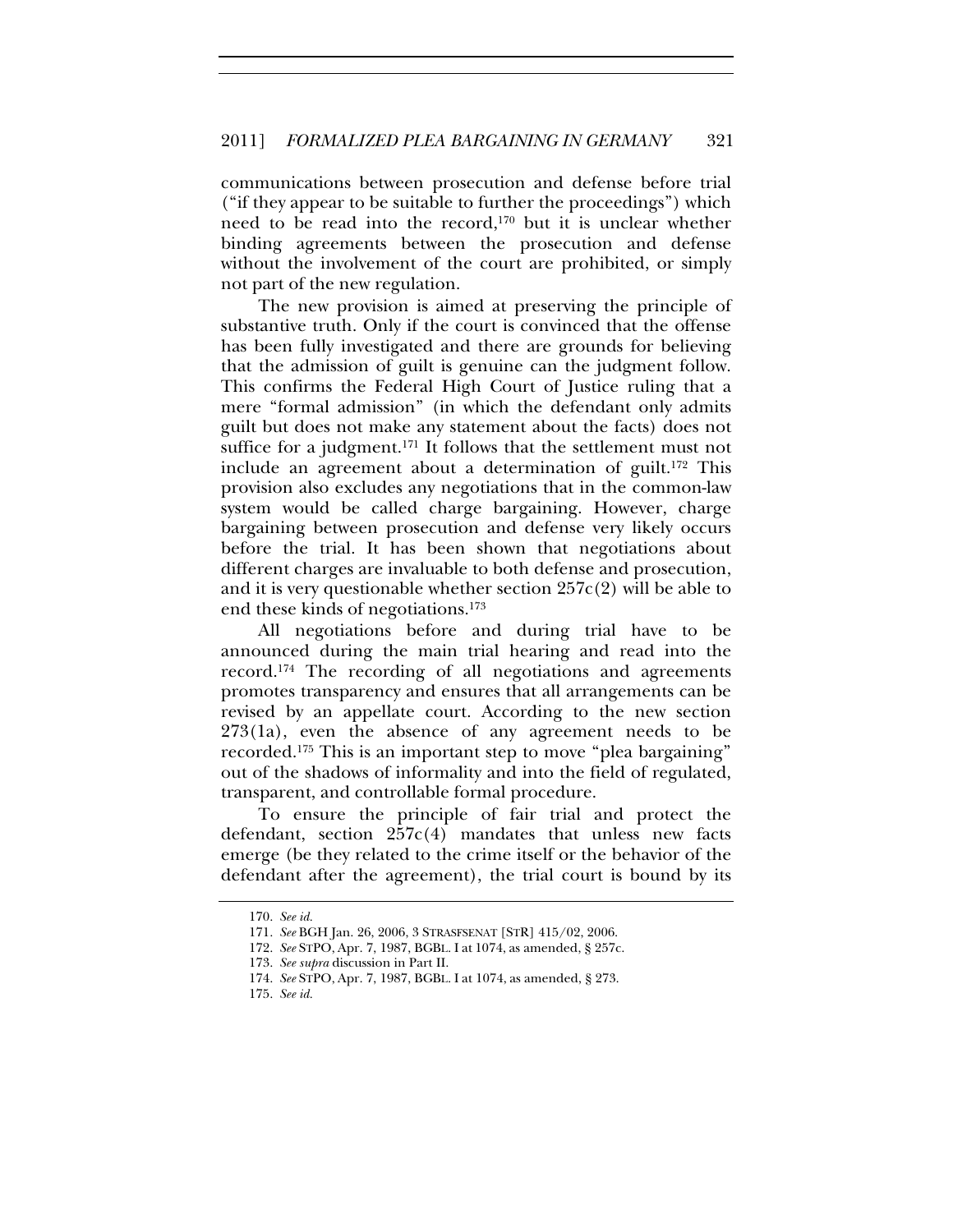initial prognosis of punishment.176 This stipulation protects defendant expectations but ensures that the final sentence reflects the known facts and not merely the agreement. If the trial court feels that it cannot sentence according to its initial sentence prognosis the admission of guilt cannot be used as evidence. This rule attempts to restore the status quo, particularly the presumption of innocence, that existed before the agreement. However, it will be very difficult for the trial court<sup>177</sup> to disregard a confession after it has previously accepted it, which it can only do if it was convinced, according to the concept of substantive truth, that it was genuine. One can easily imagine a situation where the defendant submits a credible confession that concurs with other evidence but later new aggravating facts arise and the trial court cannot justify its initial indication of maximum sentence. In this case the agreement falls apart, the court is not bound by its promise, and the defendant's confession is presumed not to have been made. It is not realistic to expect the court to disregard a confession which it was convinced was true simply because additional aggravating facts have arisen. Even if the court is able to disregard completely the earlier credible admission of guilt, if the defendant is convicted it will be hard for him as well as the public to believe that the court was not prejudiced by the previous confession.

The second central aspect of the new law concerns the waiver of appeal. Following the guidelines of the Federal High Court of Justice, according to sections 35a and 302(1), a waiver of appeal must not be part of any agreement.178 Further, whenever a judgment involves an agreement, any waiver of appeal (even if it was not part of the agreement) is only valid if the defendant has received the qualified information explained above.179 This means if a case involves an agreement and the defendant waives his right to appeal, the court has to explain to the defendant that if this waiver was part of the deal, the court is no longer bound by it.180 Only if the defendant adheres to the waiver after being thus informed by the court does it become valid. The aim of this strict

<sup>176.</sup> *See id.* at § 257c.

<sup>177.</sup> There is no jury in the German trial.

<sup>178.</sup> *See* STPO, Apr. 7, 1987, BGBL. I at 1074, as amended, §§ 35a, 302.

<sup>179.</sup> *See id.*

<sup>180.</sup> *See id.* §§ 257c, 302.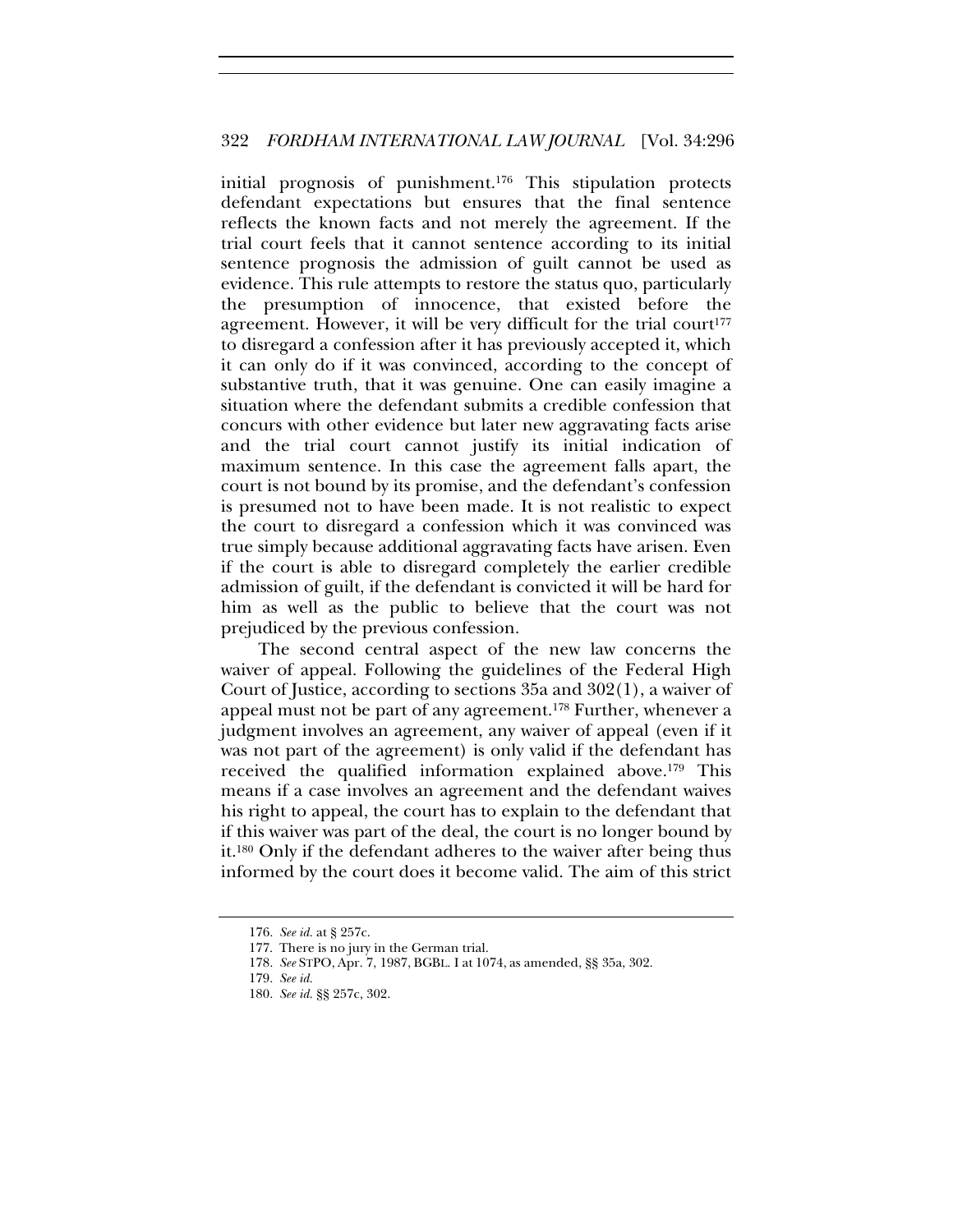rule is to ensure that agreements are open to revision by the appellate courts. The hope is that this judiciary control will guarantee that all agreements are within the legal boundaries and thus establish legitimacy for this practice.

However, like the Federal High Court of Justice before it, the legislature has overlooked the flaw of this reasoning. The waiver of an appeal by the defendant has potentially two invaluable benefits for the trial judge. First, without the prospect of an appeal, the judgment does not need to be formulated with the same care as if it were open to review by a higher court. Second, every appeal is a challenge to the rightfulness and quality of the judge's decision. The fewer cases of an individual judge that are reviewed by a higher court, the fewer decisions are overruled, which is important for the judge's career appraisals. The defense lawyer, too, is unlikely to pursue an appeal that will damage the trust-based working relationship with the court and the prosecutor, and might threaten future negotiations. Thus a judicial review of cases based on informal agreements is not in the interest of the practitioners, and it does not come as a surprise that this rule was regularly disregarded. It is more than questionable whether the new legislation will be able to change this.

Another problem related to the waiver of appeal is the time limit for the defendant. If the defendant declares a waiver of appeal without receiving the qualified information and then decides to appeal after all, he can do so only within the ordinary time limits for appeals, which is one week after pronouncement of the judgment.181 The Federal High Court of Justice explicitly ruled that the time limit cannot be extended for defendants who have entered an agreement because this would put them in a better position than defendants who have not participated in a settlement.182 In practice this means that defendants who are not informed by the court that they are not bound by their initial waiver of appeal can only file an appeal if they find out that their initial waiver is invalid within one week after the judgment. If the court and defense counsel agree to a settlement which illegally includes a waiver of appeal, it is doubtful that they will later inform the defendant that this part of the deal is not binding. As

<sup>181.</sup> *See id.* at § 341.

<sup>182.</sup> *See* BGH June 25, 2008, STR 246, 2008.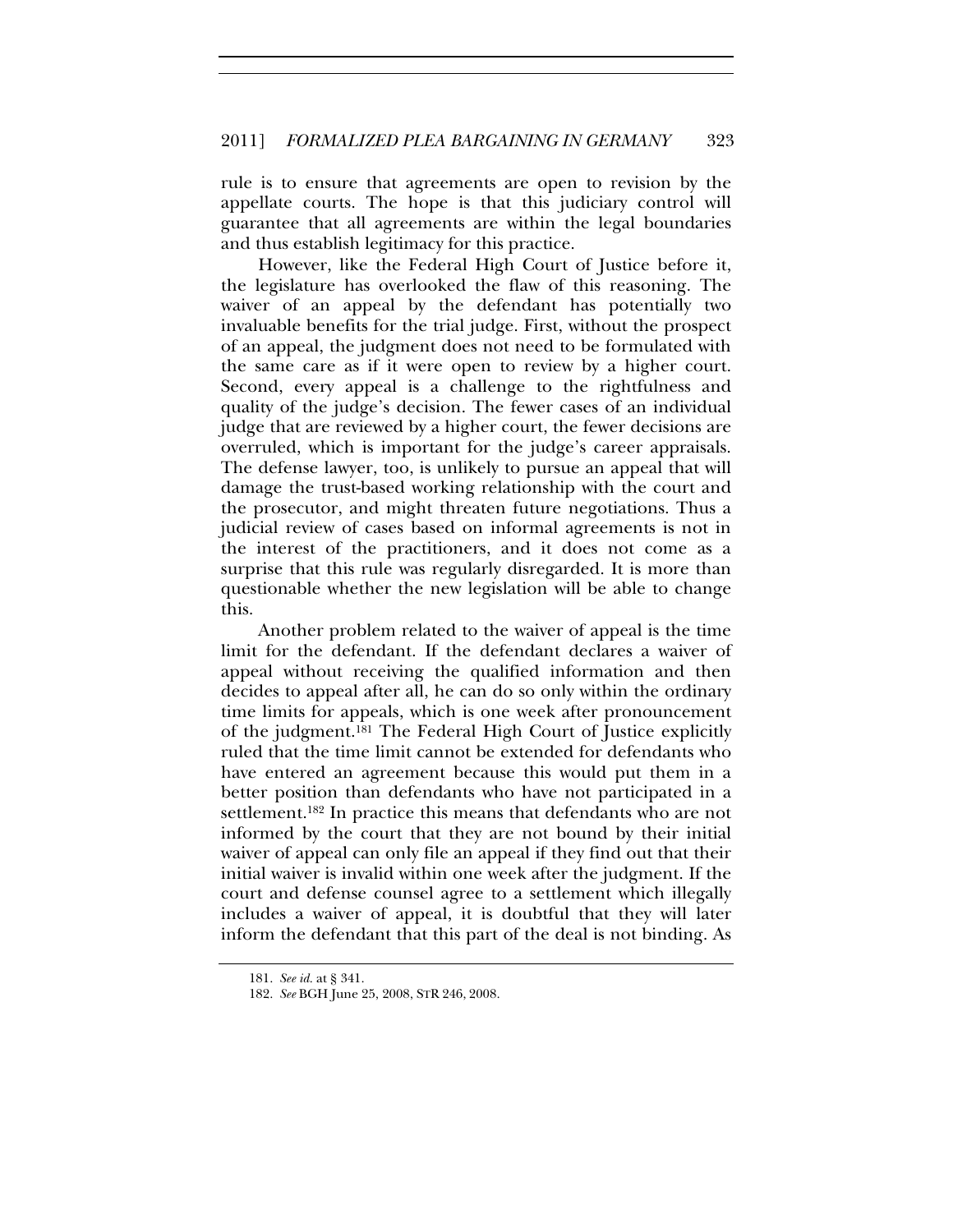was argued before, an appeal is not in the interest of any of the courtroom actors. The future will show if courts will take advantage of this loophole. Marsch guesses that the waiver of appeal will not end, but rather will only be made invisible.183

Considering what little impact the rulings of the Federal High Court of Justice had on the practice of informal negotiations, the main question is whether the new legislation (which adds little substance to the existing practice) will be followed by the courtroom actors. Since the debate over informal agreements started in Germany, calls for legislative regulation of the practice have been voiced. It was argued that the legislature needed to regulate the practice and make it more formal so that courtroom actors would no longer need to act outside the Criminal Procedure Code. However, Nestler-Tremel pointed out that legality was only a theoretical problem, for in practice the defendant usually waived the right to appeal and thus withdrew the negotiations from any formal control.184 Besides, informal settlements were carried out long before practitioners even dared to admit it. Even if proponents later argued that informal agreements would fit into the German criminal law system, initially the participants did not believe them to be legal but used them on a regular basis nevertheless.185 If the judiciary developed its own system believing the procedure to be illegal, it is doubtful they would now accept regulations and restrictions.186 Meyer-Goßner even declared that informal agreements "are going to shape the legal everyday life with or without legislation."187 Schünemann, on the other hand, disapproved of this viewpoint and called it an unrealistic insult to the German judiciary.188 However, the development of relevant legislation supports Meyer-Goßner's view. The dismissal was repeatedly extended by the legislature to follow the *praetor legem* development of the informal practice by the judiciary.<sup>189</sup> Bussmann's research

<sup>183.</sup> Marsch, *supra* note 8.

<sup>184.</sup> Cornelius Nestler-Tremel, *Der "Deal" aus der Perspektive des Beschuldigten* [*The "Deal" from the Perspective of the Accused*], 1989 KRITISCHE JUSTIZ [KJ] 448.

<sup>185.</sup> *See* Herrmann, *supra* note 14, at 57.

<sup>186.</sup> *See* Wolfgang Siolek, *Neues Zum Thema Verständgung im Strafverfahren* [*New Comments on the Subject of Agreements in Criminal Proceedings*], 1993 DRIZ 427, 428.

<sup>187.</sup> Meyer-Großner, *supra* note 2.

<sup>188.</sup> SCHÜNEMANN, *supra* note 48, at B159.

<sup>189.</sup> *See supra* Part I.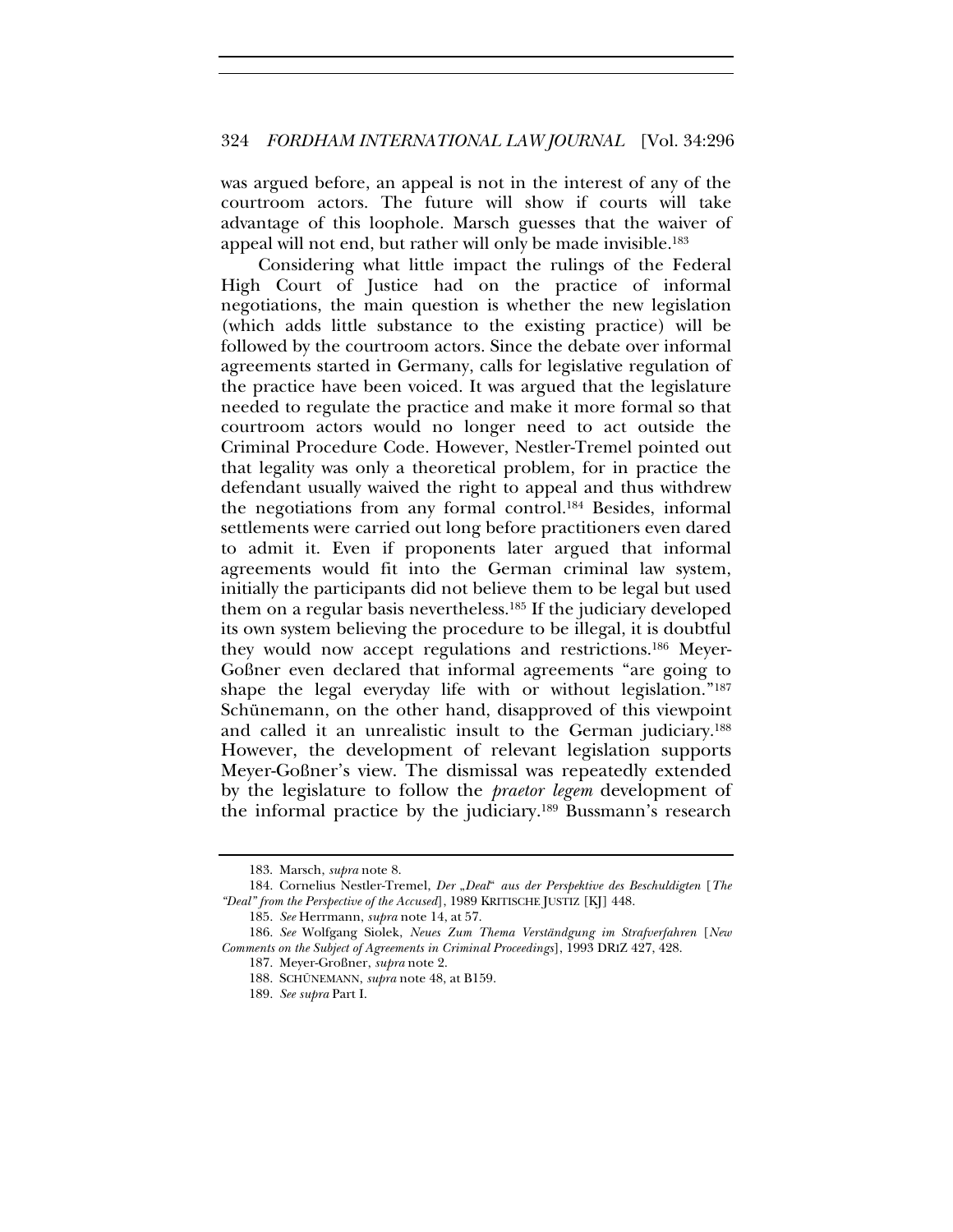confirmed that the question of legality did not play a notable role for legal professionals.190 The practitioners were led by quotidian requirements rather than by the formal law, and consequently they were not particularly concerned about whether the question of law should be changed.191 It was not so much that the practitioners suppressed the praxis-law conflict, but rather that the formal law played an inferior role in the daily practice. When considering whether to initiate an informal negotiation, participants calculate its benefits and drawbacks, rather than its compatibility with the law.192 Thus formal law is replaced by an informal but established code of conduct.193 Widmaier made the reality of the practice very clear: "Settlements in criminal procedure do exist. They do not need to be first legalised, nor can they be prohibited."194

Drawing conclusions from this experience, it is very questionable whether the courtroom actors will adapt their practice-driven customs to the limits of section 257c. Meyer-Goßner points out that judges and prosecutors are less likely to ignore legislation than judge-made law because they could commit the criminal offense of perversion of justice according to section 339 German Penal Code.<sup>195</sup> However, this threat seems not to have been strong enough to prevent the judiciary and prosecutors from developing extensive informal practices outside the law of dismissal and penal order in the first place.196 Since the appeals courts have developed the rules which have now become written law, it must be expected that appeals courts will support the new legislation, but of course they will only have the opportunity to do so if the trial courts use agreements openly.

The future will reveal whether the new legislation will succeed in lifting the agreements out of informality into the realm of formal procedure. This author has serious doubts about whether the formalization of a practice which derives its attraction from its informality can be realized.

<sup>190.</sup> BUSSMAN*, supra* note 16, at 219.

<sup>191.</sup> *Id.*

<sup>192.</sup> *See* Nestler-Tremel, *supra* note 184, at 448.

<sup>193.</sup> *See* BUSSMANN, *supra* note 16, at 141.

<sup>194.</sup> Widmaier, *supra* note 22, at 357.

<sup>195.</sup> Meyer-Großner, *supra* note 2, at 190.

<sup>196.</sup> *See supra* Part III.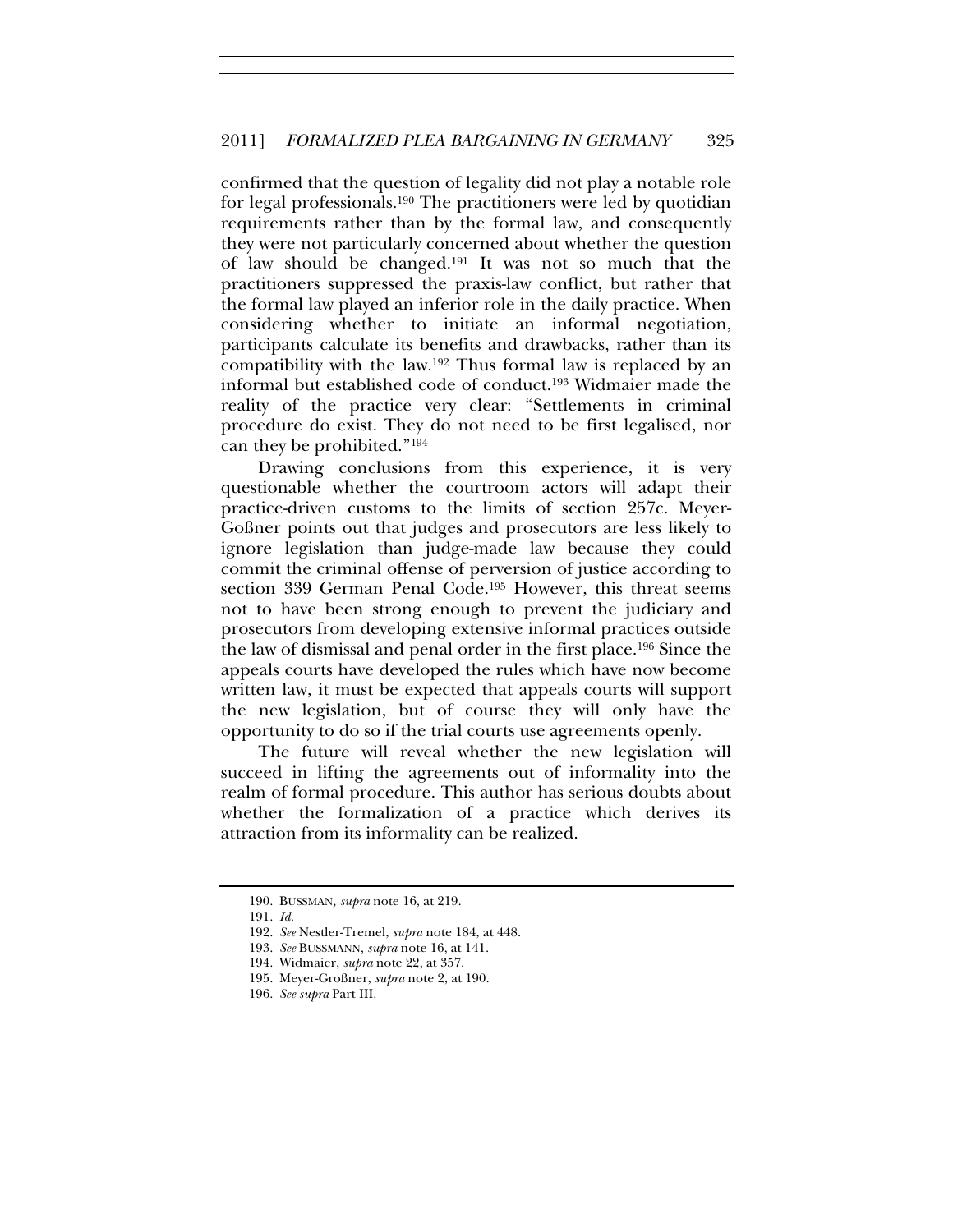#### VI*. THE CHASM BETWEEN THEORETICAL VALUES AND PRACTICAL NECESSITIES*

As in England and Wales, the merits of informal negotiations for the German criminal process are highly contested. Whereas most practitioners praise the usefulness and even the necessity of informal procedures, many academics point out that this practice is not compatible with the basic values of the German criminal justice system. But there is a third essential theme which is missing in the debate. This Article argues that the development of informal procedures in Germany, as with plea bargaining in England and other common-law systems, leads to the development of an informal system which runs parallel to the formal process with neither higher courts nor legislation being able to prevent or control it. This opens questions not only about the power of the judiciary in general, but also about whose role it is to close the chasm between theoretical values and practical necessities in general. The legislature in Germany had the opportunity to engage in a debate about the tension between the two, but unfortunately did not address this question at all.

It has been argued above that the core reason for the start of informal settlements in Germany was the change in the nature of the substantive criminal law without adaptation of the procedural law. Both the German Penal Code and the Criminal Procedure Code date from the nineteenth century when crimes were comparatively simple to define and generally corresponded to the understanding of an average person. In modern society, with the increasing introduction of crimes that cause danger (rather than harm), common sense is no longer sufficient to establish the boundary between permissible and criminal conduct.197 The main question is often not the identity of the offender, but whether an offense was committed in the first place. The conduct of the accused need not be identified, but rather interpreted. For example, the trial court might not need to establish whether the defendant has transferred money, but whether this transaction amounted to money laundering. This means criminal law has been extended to offenses that do not fit under the conventional

<sup>197.</sup> *See* Rolf-Peter Calliess, *Strafzwecke und Strafrecht—40 Jahre Grundgesetz— Entwicklungstendenzen vom freiheitlichen zum sozial-autoritären Rechtsstaat?* [*Sentencing Goals and Criminal Law—40 Years Constitution—Developing Tendencies from Liberal to Social-Authoritarian Constitutional State*], 1989 NJW 1338, 1340.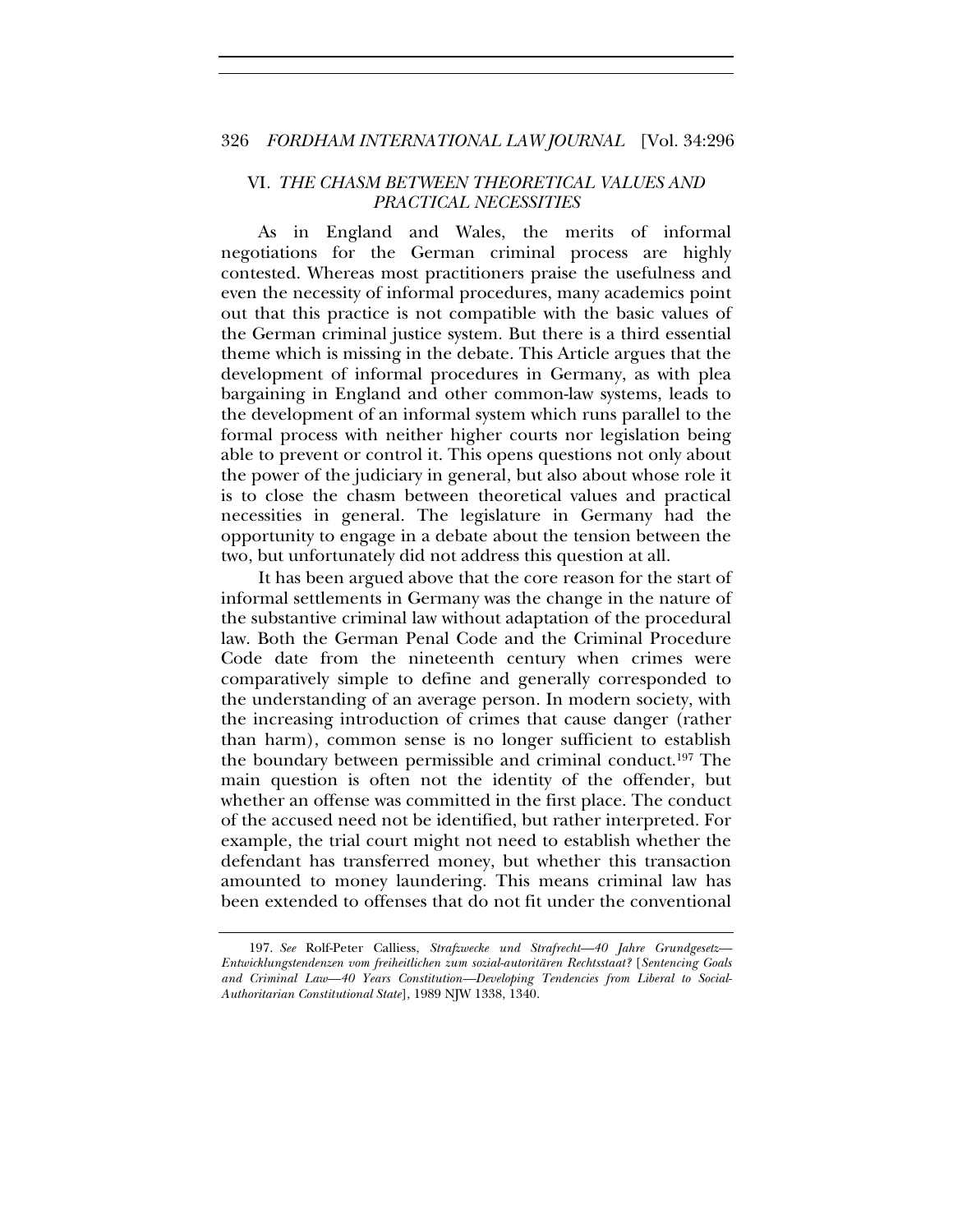criminal procedure law. Not surprisingly, the courtroom actors have had to adapt their way of handling these cases and court behavior has become less characteristic of criminal law and more typical of administrative law:

Through giving up the punitive, repressive paradigm in favour of an economic paradigm and abandonment of hierarchical, authoritarian forms of interaction in favour of cooperative, consent orientated forms of process, criminal procedures become increasingly similar to administrative law procedures, solving conflicts of interests . . . by negotiation.198

Hence, legal practice finds itself in a quandary between, on the one hand, formal procedural law that is still oriented toward the principle of material truth, and on the other hand, substantive criminal law, which blurs the boundaries between allowed behavior and criminal conduct, and thus pushes towards formal truth on which the participants agree. As certain behaviors were transferred to the more repressive criminal law, the criminal trial itself was replaced by informal negotiations where the offender can now negotiate and avoid public stigmatization. The fact that more and more offenses have been transferred from administrative law into criminal law in order to exercise more repressive control on white-collar crime ironically has had the effect that criminal courts increasingly might replace the trial with less repressive, consensus-oriented negotiations. While this is welcome in most cases by the defendant and all courtroom actors, it disregards the interest of the public in proportionate punishment and fair labeling of the crime. "The increasing restructuring of criminal law from a device of citizen protection into a flexible mechanism of state intervention is the wrong answer to the right question of how social risks can be dealt with."199

Rather than formally measuring the new substantive law against the traditional core values of criminal procedure and adapting one to the other, it has been left to the courtroom actors to square this circle. As in England and Wales, Germany's two law systems, i.e., the formal trial and the informal case

<sup>198.</sup> BUSSMANN, *supra* note 16, at 27.

<sup>199.</sup> Calliess, *supra* note 197, at 1338.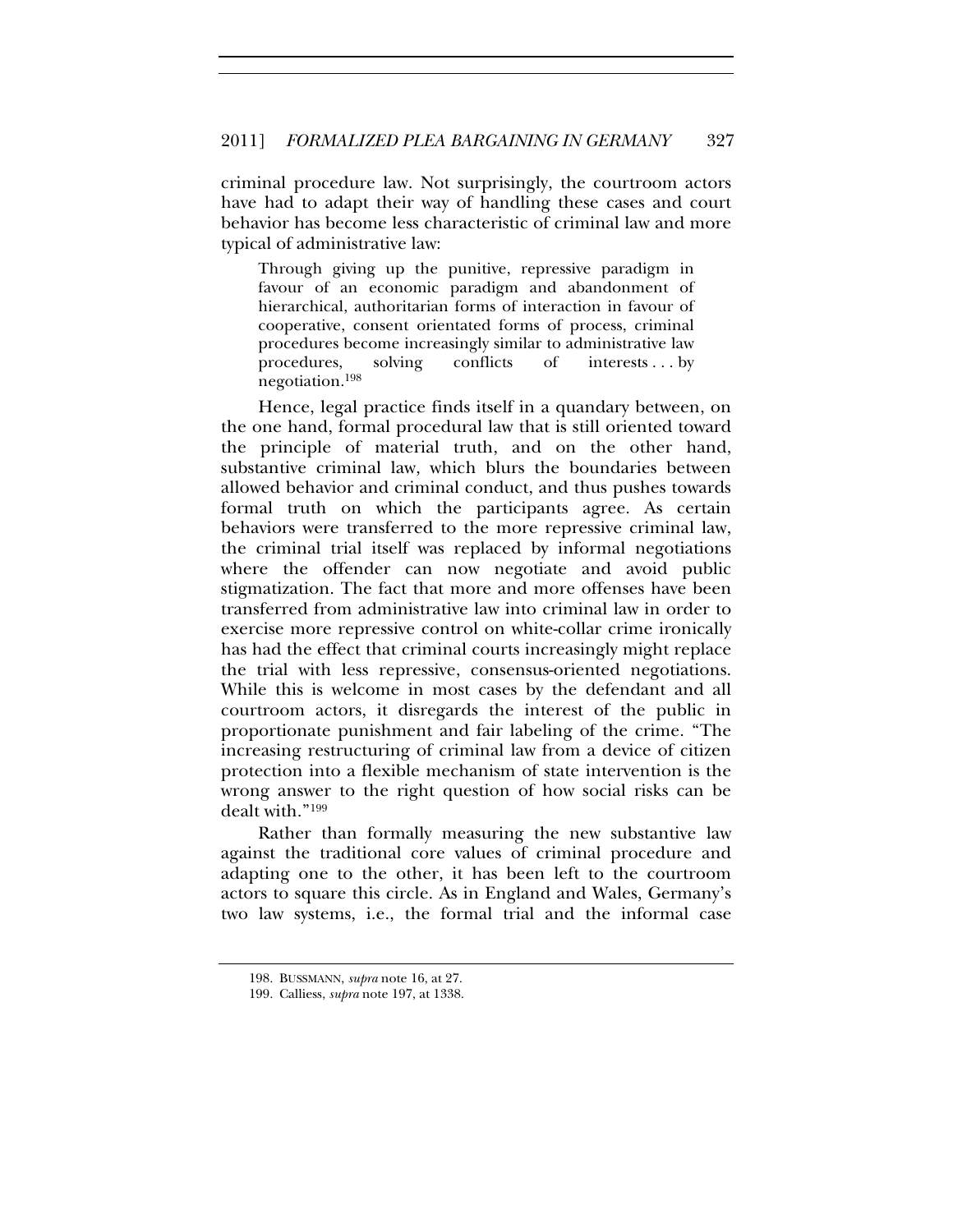disposition, started to work alongside each other.200 This development is easier to accept in common-law systems as judges are allowed and indeed asked to develop law. In civil-law countries, too, the development of customary law is acknowledged to some degree. Herrmann holds that criminal justice is a "living organism" and hence it is possible to develop it against the law.201 Also, Schünemann regards the increasing use of informal settlements in Germany as a form of development of customary law.202 However, the development of customary law finds its limits in the fundamental principle of law and the rule of law. And as was shown above, the legality of informal agreements was always highly contested.

But there is a more fundamental problem with informal criminal procedures, i.e., the consequences of the duality of systems. When two systems exist side by side, the crucial question is, who has the power to decide which system is used in which case and which criteria are taken into account in this decision? The main argument of the proponents of plea bargaining in England and Wales and informal agreements in Germany is that the defendant has the choice between safeguards and sanction reduction. However, this argument has two crucial flaws: first, defendants often do not have the necessary information to make this rational decision. They lack insight into the practices and routines of the court, they have no access to the prosecutor's files, and it is seldom possible for a lay person to evaluate the strength of the prosecutor's evidence, especially in large-scale procedures. As a consequence, defendant will be dependent on the decisions made by the lawyers, who have their own interests in mind. Second, even if the defendants themselves have a choice, the divergence from a formal trial silences both the public (who are denied an audience at trial and whose interests are no longer represented by the prosecution, who again follow their own interests) and the victim. In both adversarial and inquisitorial criminal justice systems, it is the legal professionals who decide which cases are "worthy" of a full trial and which are to be disposed of informally. However, there are no guidelines on the criteria for this decision, and it seems that this is an area

<sup>200.</sup> *See* BUSSMANN, *supra* note 16, at 20.

<sup>201.</sup> Herrmann, *supra* note 26, at 773.

<sup>202.</sup> SCHÜNEMANN, *supra* note 31, at 1896.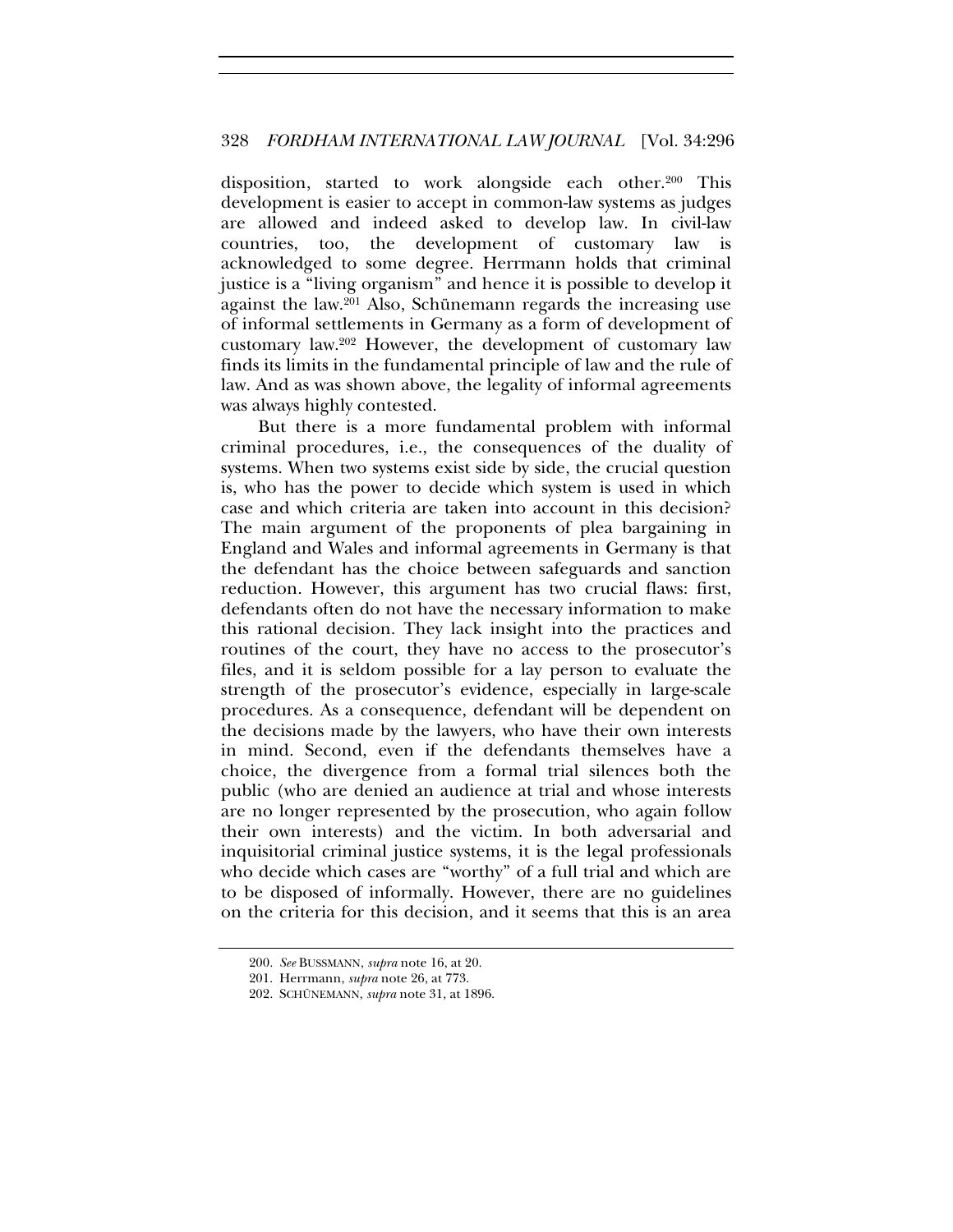of absolute, uncontrolled discretion.203 As was shown above, the criteria of selecting cases for plea negotiations are very random and more related to the characteristics of the defendant than the interest of the public.

#### VII*. SQUARING THE CIRCLE*

Informal agreements have spread so widely to all types of crime because the work pressure of under-resourced courts and prosecution offices have reprioritized the values of the criminal process. It is now the maxim of efficiency that often assumes first priority in decision making by legal professionals.204 Since negotiations among professionals have turned out to be much more efficient than contesting the case, traditional values of fair trial and proportionate sentencing have to make way for the new value of "process economy."205 The new legislation claims to square the circle of plea bargaining, making it possible to profit from all the advantages of informal agreements while simultaneously upholding the main principles of the formal criminal trial. However, it is doubtful whether the new procedure can combine the benefits of informal agreements while preserving the safeguards of the formal procedure. First, the new legislation focuses on agreements between all parties during the trial whereas in reality many deals are struck before the main hearing and are often without the participation of the court. Thus a great number of negotiations fall outside the scope of the new legislation. Second, as the confession is not sufficient to establish the defendant's guilt, the court is expected to study the dossier carefully and satisfy itself that there are no legal or factual obstacles to the agreed outcome.206 The extent to which the validity of the confession will be examined by the courts remains to be seen. As one of the main reasons for the development of informal agreements was the shortening of proceedings, it is open to question whether courtroom actors are now inclined to lengthen them. One could argue that a hearing that examines the validity of the admission of guilt is still shorter than a full

<sup>203.</sup> And an area that is unresearched for that matter.

<sup>204.</sup> *See* Lüdemann & Bussmann, *supra* note 28, at 68.

<sup>205.</sup> In German, *Prozeßökonomie*.

<sup>206.</sup> *Absprachen im Strafprozess—Wirksamkeit eines Rechtsmittelverzichts* [*Agreements in Criminal Procedures—The Effectiveness of the Appeal Waiver*], 2005 NJW 1440, 1442.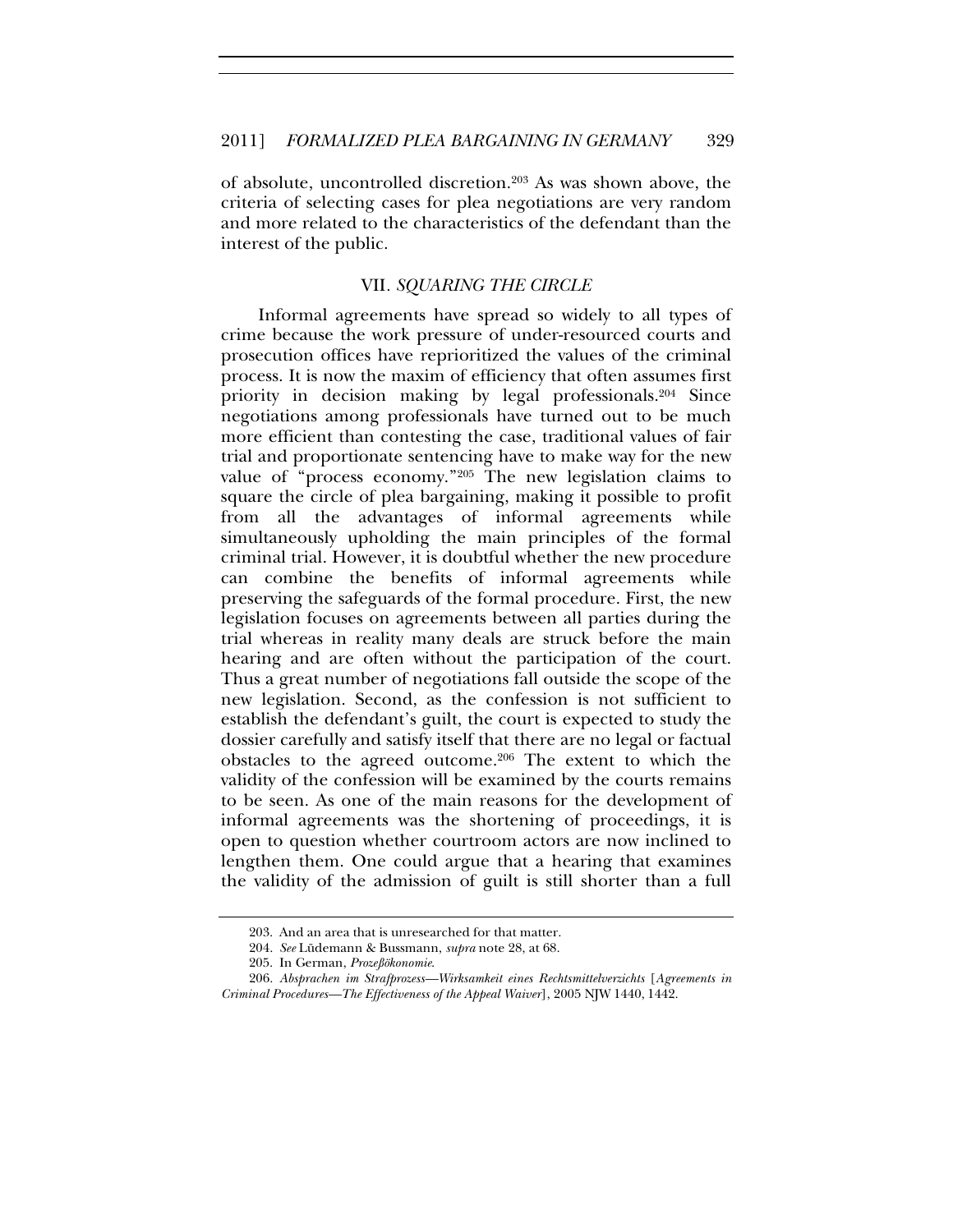trial, but experience shows that courtroom actors often do not feel that they can afford the time to check the validity of the confession. Thus, with hindsight, it is not surprising that courtroom actors repeatedly disregarded the Federal High Court of Justice rulings and continued to extend the use of informal negotiations. Legislation that reiterates rules that have proven to be unacceptable to courtroom actors will hardly be able to change a well-established practice.

Last, but by no means least, the question of appeal, which opens the practice to supervision of the higher courts, has not been addressed appropriately by the legislature. There is no disagreement that undue pressure, be it threats or inappropriate promises, are forbidden and render any agreement void. The essential question is how the authenticity of the confession can be tested. It is the informality of the negotiations, in which the courtroom actors can speak freely off the record without the risk of creating grounds for an appeal, that makes informal negotiations so attractive. The informality is the reason that the attempts by the Federal High Court of Justice to render negotiations and agreements more visible were opposed by practitioners, and waivers of appeals are made regularly part of settlements. It is doubtful whether this procedure can combine the benefits of informal agreements while preserving the safeguards of the formal procedure.

It has been shown throughout this Article that informal agreements have been developed as a response to the growing gap between theoretical values of the formal process and the practical demands on courtroom actors. The development of an informal practice that has been developed outside the written law and outside the explicit rulings of both the Federal Constitutional Court and the Federal High Court of Justice proves how wide this gap is. On the one hand, substantive criminal law, which has been used to solve different social problems since the Penal Code was first written in the nineteenth century, has changed its function. On the other hand, the notion of criminal procedure and the role of punishment have shifted. Neither is reflected in the development of the formal criminal trial. The irreconcilability of traditional criminal procedure and modern criminal law seems to be an overlooked side effect of reforms in substantive criminal law. Considering how much